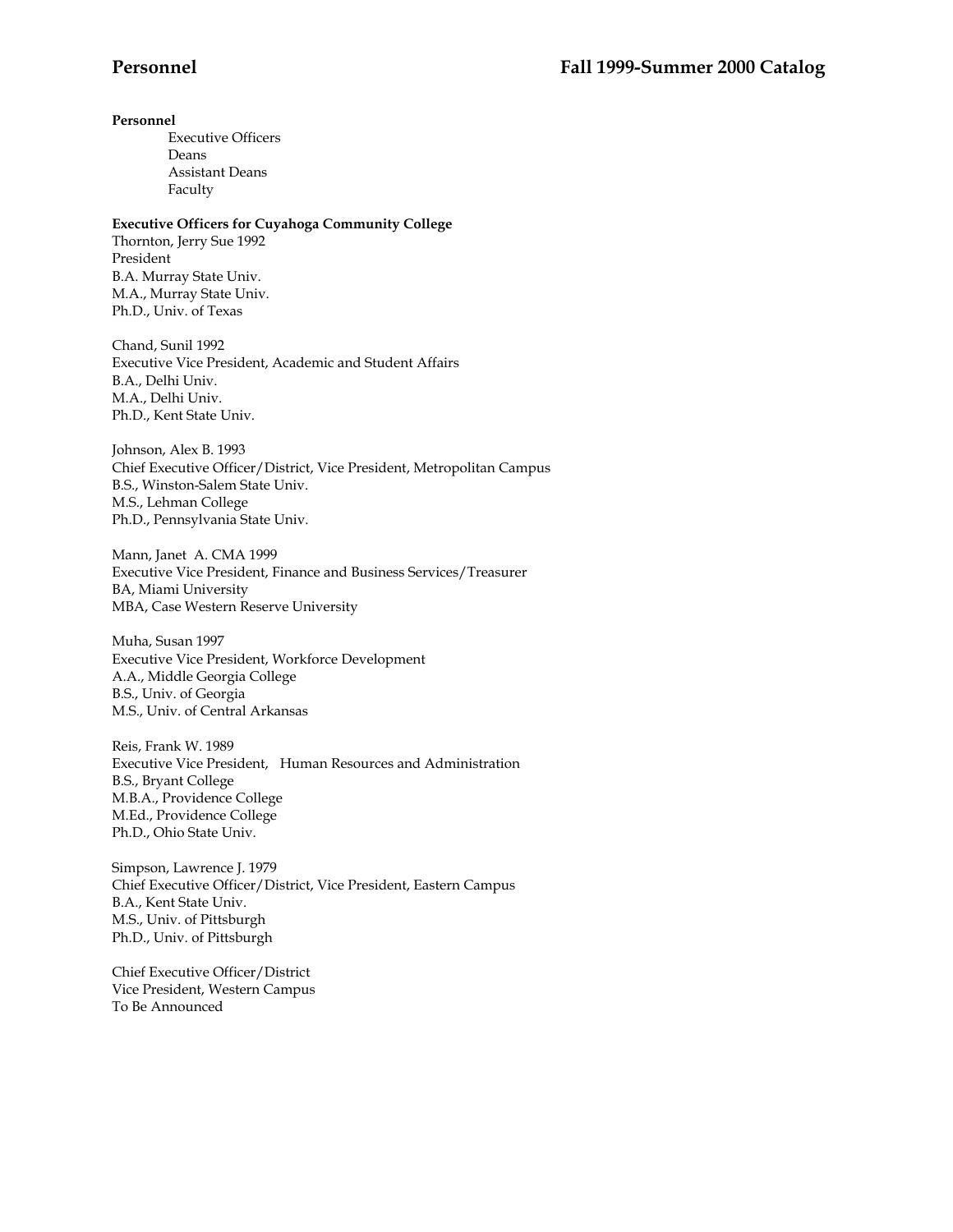### **Deans for Cuyahoga Community College**

### **Eastern Campus**

Entezampour, Moe 1998 Dean, Health Careers/Science A.A., Weatherford College B.A., North Texas State Univ. M.S.C., Univ. of Texas Ph.D., Univ. of Texas

Jaros, James A. 1978 Dean, Liberal Arts A.A., St. Petersburg Junior College B.A., Univ. of South Florida M.A., Univ. of South Florida Ph.D., Case Western Reserve Univ.

Quarles-Stamps, Dorothy 1996 Dean, Student Affairs B.S., St. Paul's College M.Ed., Howard Univ. Ph.D., Georgia State Univ.

Reed, Karen A. 1985 Dean, Business and Technology B.S., Mount Union College M.B.A., Lake Erie College Ph.D., Univ. of Akron

### **Metropolitan Campus**

McFadden, Gloria S. 1996 Dean, Student Affairs B.A., South Carolina State Univ. M.Ed., Western Kentucky Univ. Ed.D., North Carolina State Univ.

Mintz, Patricia J. 1986 Dean, Business and Technology B.S., Purdue Univ. M.A., Eastern Michigan Univ. Stevenson, Mary Ann 1991 Dean, Health Careers/Science B.S.N., Capital Univ. M.N., Emory Univ. Ph.D., Ohio State Univ.

Dean, Liberal Arts To Be Announced

### **Western Campus**

DalPian, Gail F. 1997 Dean, Business and Technology B.A., Univ. of Connecticut M.S., Univ. of Connecticut M.Ed., Johnson & Wales Univ.

Franklin, Carol S. 1984 Dean, Liberal Arts B.A., Hiram College M.A., Univ. of Calif. Berkeley Ph.D., Univ. of Calif. Berkeley

Schick, Thomas 1974 Dean, Student Affairs B.S., Kent State Univ. M.E., Kent State Univ. Dean, Health Careers/Science To Be Announced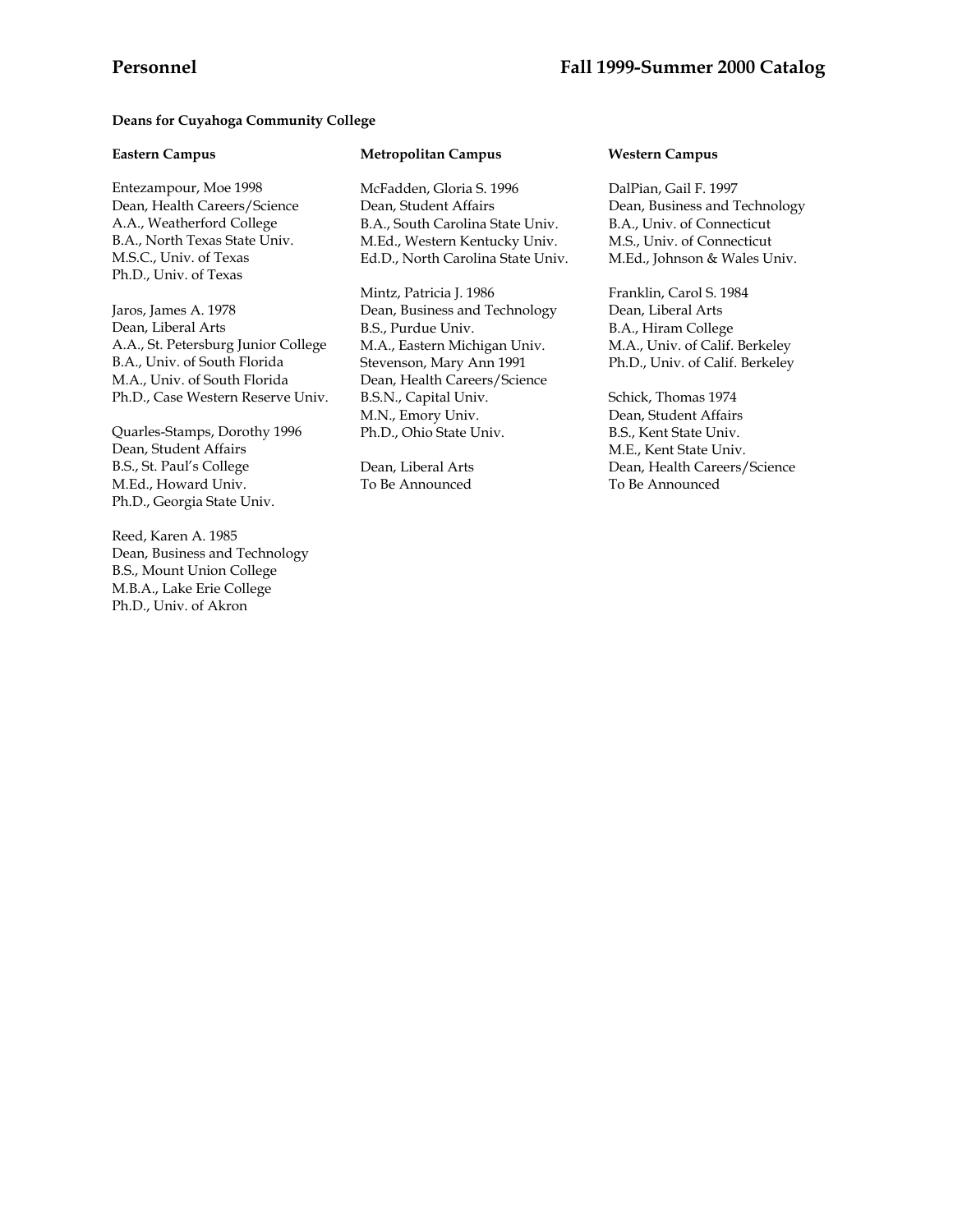# **Assistant Deans for Cuyahoga Community College**

| <b>Eastern Campus</b>                                                                                                                | <b>Metropolitan Campus</b>                                                                                                           | <b>Western Campus</b>                                                                                                                                          |  |
|--------------------------------------------------------------------------------------------------------------------------------------|--------------------------------------------------------------------------------------------------------------------------------------|----------------------------------------------------------------------------------------------------------------------------------------------------------------|--|
| Smith, Beverly B. 1998<br>Asst. Dean, Liberal Arts<br>B.S.Ed., Kent State Univ.<br>M.A., Kent State Univ.<br>Ph.D., Kent State Univ. | Akinkuoye, Nicholas E. 1996<br>Asst. Dean, Business and Technology<br>B.S., Elizabeth City State Univ.<br>M.S., Texas Southern Univ. | Boyko, Michael E. 1994<br>Asst. Dean, Business and Technology<br>A.A.S., Cuyahoga Community<br>College<br>B.S., Univ. of Akron                                 |  |
|                                                                                                                                      | King, Anthony E. 1998                                                                                                                | M.S., Univ. of Akron                                                                                                                                           |  |
| Asst. Dean, Evening/Wknd. Prog.<br>To Be Announced                                                                                   | Asst. Dean, Liberal Arts<br>A.A., Cuyahoga Community College                                                                         | J.D., Univ. of Akron                                                                                                                                           |  |
|                                                                                                                                      |                                                                                                                                      | France, Richard E. 1977                                                                                                                                        |  |
|                                                                                                                                      | B.A., Cleveland State Univ.                                                                                                          | Asst. Dean, Evening/Wknd Prog.                                                                                                                                 |  |
|                                                                                                                                      | M.S.W., Washington Univ.-St. Louis                                                                                                   | B.S., John Carroll Univ.                                                                                                                                       |  |
|                                                                                                                                      | Ph.D., Washington Univ.-St. Louis                                                                                                    | M.Ed., Cleveland State Univ.                                                                                                                                   |  |
|                                                                                                                                      | Pennell, Barbara A. 1994                                                                                                             | Kenzig, Stephen R. 1990                                                                                                                                        |  |
|                                                                                                                                      | Asst. Dean, Nursing                                                                                                                  | Asst. Dean, Liberal Arts                                                                                                                                       |  |
|                                                                                                                                      | B.S.A.S., Youngstown State Univ.                                                                                                     | B.A., Cath. Univ. of Louvain                                                                                                                                   |  |
|                                                                                                                                      | M.S.N., Univ. of Akron                                                                                                               | B.A./M.A., Cath.Univ. of Louvain                                                                                                                               |  |
|                                                                                                                                      | Ph.D., Kent State Univ.                                                                                                              | M.A., Cath.Univ. of Louvain                                                                                                                                    |  |
|                                                                                                                                      |                                                                                                                                      | Ph.D., Cath. Univ. of Louvain (Phil)                                                                                                                           |  |
|                                                                                                                                      | Whitten, Elijah H. 1979                                                                                                              | S.T.B., Cath. Univ. of Louvain                                                                                                                                 |  |
|                                                                                                                                      | Asst. Dean, Evening/Wknd Prog.                                                                                                       | Ph.D., Cath.Univ. of Louvain                                                                                                                                   |  |
|                                                                                                                                      | A.A., Cuyahoga Community College<br>B.S., Ashland College                                                                            | (Religious Studies)                                                                                                                                            |  |
|                                                                                                                                      | M.B.A., Morehead State                                                                                                               | Schussler, Norman C. 1998<br>Asst. Dean, Health Careers/Science<br>B.S., Long Island Univ.<br>M.S., Univ. of New York at Buffalo<br>Ph.D., Univ. of Louisville |  |
|                                                                                                                                      |                                                                                                                                      |                                                                                                                                                                |  |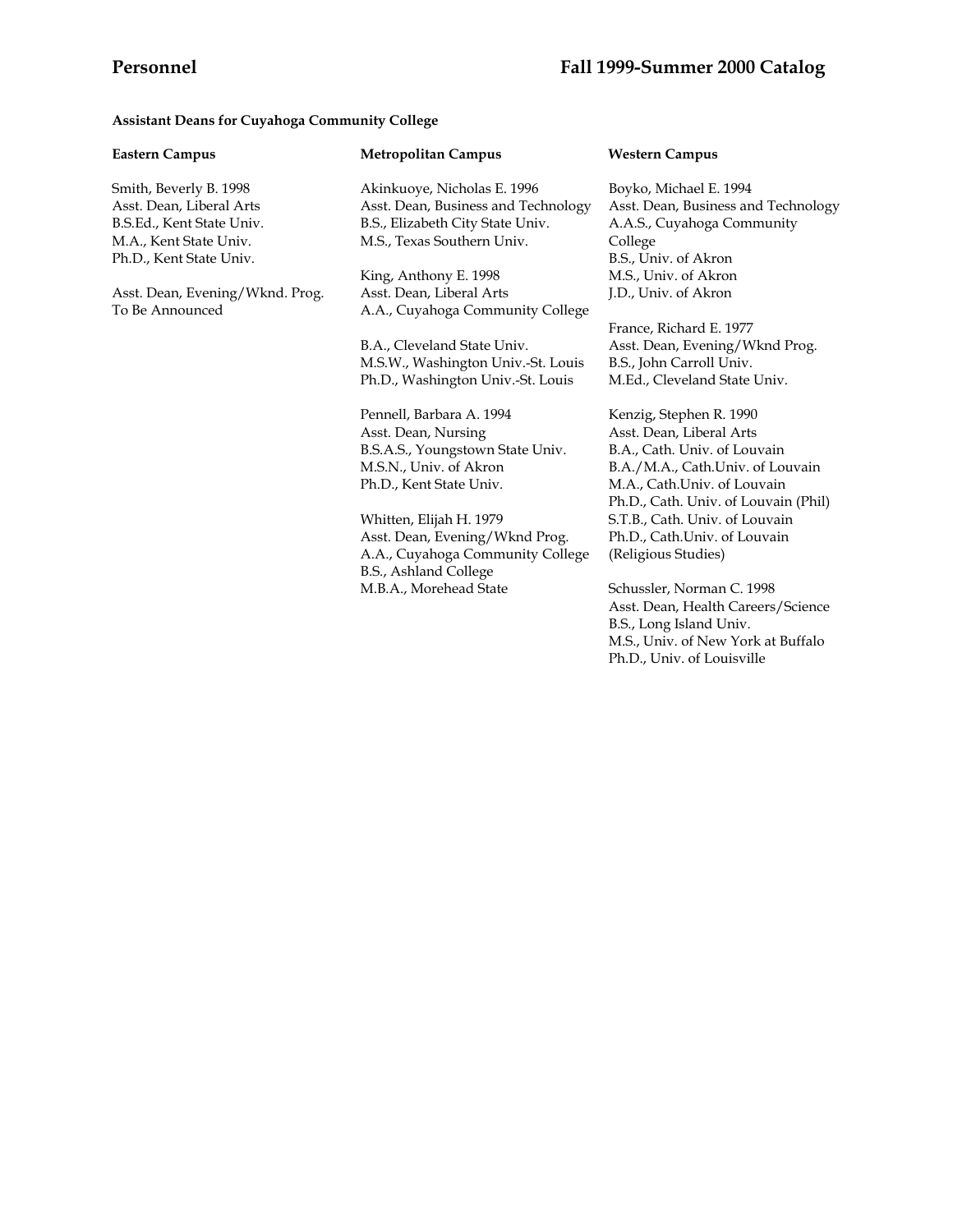# **A**

ABADIR, LAILA F. 1983 Prof., Mathematics B.S.C., Ain Shams Univ. M.S.C., Ain Shams Univ. M.S., Cleveland State Univ. Ph.D., Kent State Univ. ABBOTT, DEBORAH A. 1976 Counselor, Assoc. Prof. A.A., Cuyahoga Community College B.S., Tuskegee Institute M. Ed., Tuskegee Institute Ph.D., Kent State Univ. ABOU-DIAB, MALEK S. 1996 Instructor, Mathematics B.S., Cleveland State Univ. M.S., Cleveland State Univ. ADAMS, ELEONORE S. 1989 Asst. Prof., Philosophy/Humanities B.A., Lake Erie College M.A., Case Western Reserve Univ. ADAMS, EMILY A. 1978 Asst. Prof., Office Administration B.A., Ursuline College M.Ed., Cleveland State Univ. AFSHARPANAH, SHAHROKH 1983 Librarian, Assoc. Prof. B. A., Tehran Teachers Training College M.L.S., Univ. of Tehran Ph.D., Case Western Reserve Univ. ALLEN-JENKINS, JEAN C. 1970 Counselor, Assoc. Prof. B.S.Ed., Ohio Univ. M.Ed., Univ. of Pittsburgh ANDERSON, DAVID E., C.C.P. 1967 Prof., Computer Studies B.S., Capital Univ. M.S., Cleveland State Univ. M.Ed., Cleveland State Univ. ANDREAS, BARBARA K. 1974 Prof., Biology B.A., Kent State Univ. M.A., Kent State Univ. Ph.D., Kent State Univ.

ANGELL, CYNTHIA A. 1985 Instructor, Hospitality Management B.S., Kent State Univ. M.B.A., Case Western Reserve Univ.

ARMSTRONG, JAMES S. 1977 Counselor, Asst. Prof. B.A., Kent State Univ. M.Ed., Kent State Univ. Ed.S., Kent State Univ.

AXTHELM, DIANE, L., R.R.A. 1981 Asst. Prof., Health Information Mgmt. B.S., Ohio State Univ. M.Ed., Cleveland State Univ.

# **B**

| BADAL, JAMES J.<br>Asst. Prof., English<br>B.A., Western Reserve Univ.<br>M.A., Western Reserve Univ.<br>Ph.D., Case Western Reserve Univ.                                       | 1988 |
|----------------------------------------------------------------------------------------------------------------------------------------------------------------------------------|------|
| BAILEY III, HENRY C.<br>Asst. Prof., Mathematics<br>B.S., Pennsylvania State Univ.<br>M.A., Pennsylvania State Univ.                                                             | 1997 |
| BAILIS, MICHAEL Y.<br>Asst. Prof., Human Services<br>B.A., Univ. of Pennsylvania<br>M.A., Univ. of Michigan                                                                      | 1973 |
| BAKER, BETTIE J.<br>Assoc. Prof., Political Science/History<br>B.A., Univ. of Michigan<br>M.A., Univ. of Michigan                                                                | 1964 |
| BAKER, JOAN B.<br>Counselor, Assoc. Prof.<br>B.A., Heidelberg College<br>M.A., Kent State Univ.<br>Ph.D., Kent State Univ.                                                       | 1968 |
| <b>BALSA, CHENGAVALLI</b><br>Assoc. Prof., Mathematics<br>B.S., Sri Padmavathi Women's<br>College, India<br>M.S., Sri Venkateswara Univ., India<br>M.S., Southern Illinois Univ. | 1994 |
| BANKS, MARGARET A., R.N.<br>Assoc. Prof., Nursing Education                                                                                                                      | 1974 |

Assoc. Prof., Nursing Education B.S.N., Case Western Reserve Univ. M.S.N., Case Western Reserve Univ.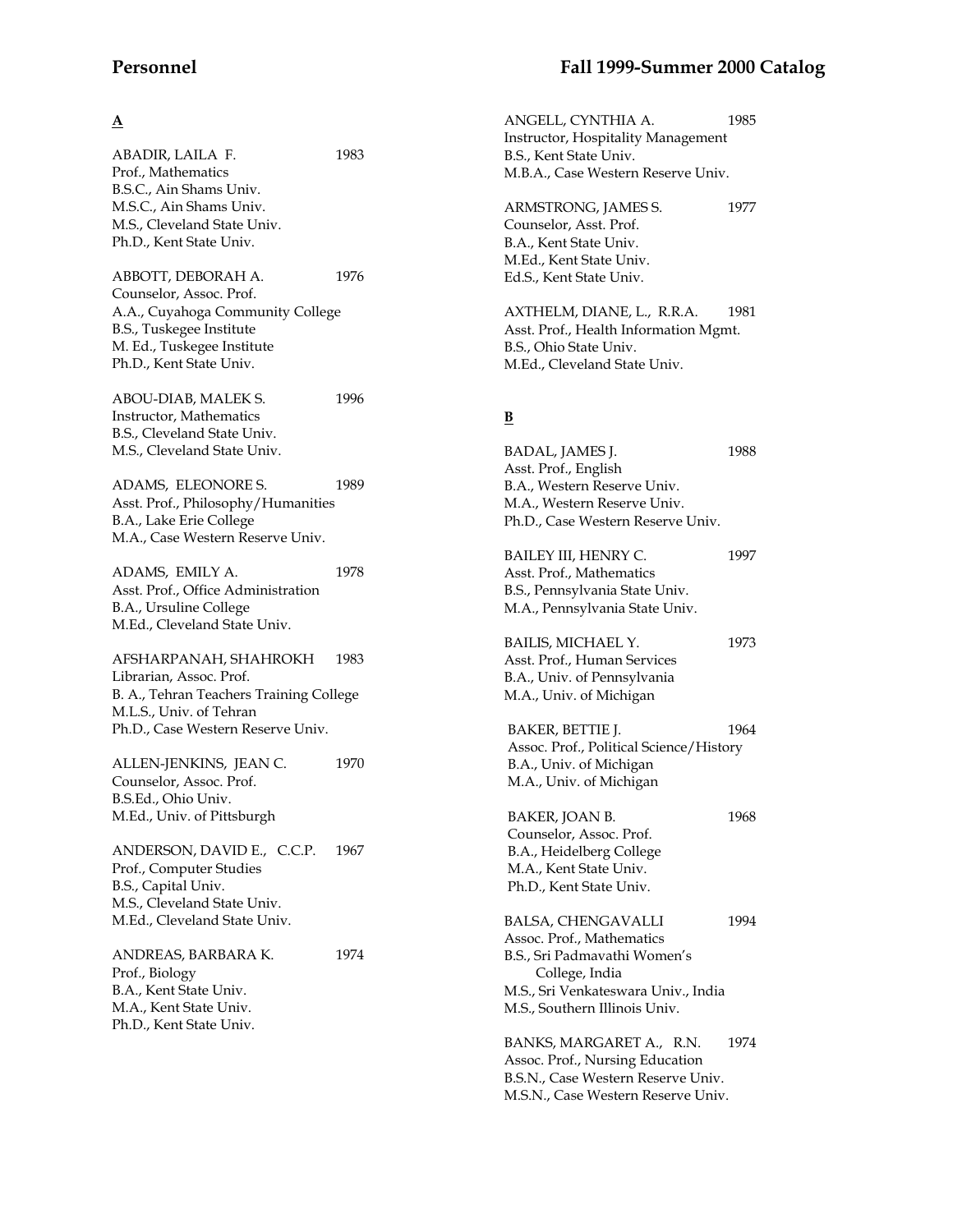1984

| BANKS, ROBERT C.                     | 1967 | BENTAYOU, EVELYN L.                     | 1984 |
|--------------------------------------|------|-----------------------------------------|------|
| Prof., Chemistry/Physical Science    |      | Prof., English                          |      |
| B.A., Western Reserve Univ.          |      | B.S., Bowling Green State Univ.         |      |
| M.Ed., Cleveland State Univ.         |      | M.A., Bowling Green State Univ.         |      |
|                                      |      | Ph.D., Univ. of Wisconsin               |      |
| <b>BARDON, RICHARD A.</b>            | 1995 |                                         |      |
| Asst. Prof., English                 |      | BERGER, ROBERT S.                       | 1984 |
| B.A., Ohio Univ.                     |      | Counselor, Asst. Prof.                  |      |
| M.A., Cleveland State Univ.          |      | B.S., Univ. of Pittsburgh               |      |
|                                      |      | M.R.C., Bowling Green State Univ.       |      |
| BARKER <i>,</i> JUDITH A.            | 1994 |                                         |      |
| Asst. Prof., Psychology              |      | BERLINGERI, ANGELA                      | 1998 |
| B.A., Cleveland State Univ.          |      | Instructor, Graphics Communication      |      |
| M.A., Cleveland State Univ.          |      | B.F.A., Calif. College of Arts & Crafts |      |
|                                      |      | M.F.A., Kent State Univ.                |      |
| BARRON, MARGARET R.                  | 1969 | BIDDLE, TERRY A.                        | 1973 |
| Librarian, Assoc. Prof.              |      | Instructor, Law Enforcement             |      |
| B.A., Cleveland State Univ.          |      | B.A., Kent State Univ.                  |      |
| M.S.L.S., Case Western Reserve Univ. |      | M.S., Univ. of Akron                    |      |
|                                      |      |                                         |      |
| BATE, BRIAN R.                       | 1969 | BILEK, BRUCE B.                         | 1971 |
| Prof., Psychology                    |      | Prof., Art                              |      |
| A.B., Western Reserve Univ.          |      | B.A., Baldwin-Wallace College           |      |
| M.S., Western Reserve Univ.          |      | M.A., Western Reserve Univ.             |      |
| Ph.D., Case Western Reserve Univ.    |      | M.F.A., Kent State Univ.                |      |
|                                      |      | M.A.Ed., Case Western Reserve Univ./    |      |
| BATTLES, CAROL G.                    | 1987 | Cleveland Institute of Art              |      |
| Assoc. Prof., Dietetic Tech./Health  |      |                                         |      |
| B.S., Case Western Reserve Univ.     |      | BISHOP, IRIS W.                         | 1984 |
| M.S., Case Western Reserve Univ.     |      | Counselor, Assoc. Prof.                 |      |
|                                      |      | B.A., Case Western Reserve Univ.        |      |
| BECK, CHRISTINE D.                   | 1996 | M.A., Case Western Reserve Univ.        |      |
| Asst. Prof., Nursing Education       |      |                                         |      |
| A.S., Cuyahoga Community College     |      | BLACKMON, DOROTHY J.                    | 1994 |
| M.S.N., Case Western Reserve Univ.   |      | Asst. Prof., Sociology                  |      |
| M.A., Case Western Reserve Univ.     |      | B.A., Baldwin-Wallace College           |      |
|                                      |      | M.A., Univ. of Akron                    |      |
| BEDNARSKI, JEROME J.                 | 1971 | Ph.D., Univ. of Akron                   |      |
| Asst. Prof., English                 |      |                                         |      |
| B.A., Cleveland State Univ.          |      | BLUNK, LAURA A.                         | 1976 |
| M.A., Case Western Reserve Univ.     |      | Assoc. Prof., History/Pol. Sci.         |      |
|                                      |      | B.A., Cleveland State Univ.             |      |
| BEHROUZI, MAJID                      | 1988 | M.A., Univ. of Akron                    |      |
| Asst. Prof., Mathematics             |      | Ph.D., Kent State Univ.                 |      |
| A.S., Miami-Dade Community College   |      |                                         |      |
| B.S., Kent State Univ.               |      | BOHANON, MARGO A.                       | 1988 |
| M.S., Cleveland State Univ.          |      | Assoc. Prof., English                   |      |
| M.S., Ohio State Univ.               |      | B.A., Ohio Univ.                        |      |
| M.A., Cleveland State Univ.          |      | M.A., Ohio Univ.                        |      |
|                                      |      |                                         |      |
| BENDER, LAWRENCE P., C.P.A. 1968     |      | BORKOWSKI, W. PAUL                      | 1982 |
| Assoc. Prof., Accounting             |      | Asst. Prof., Computer Studies           |      |
| B.S.B.A., John Carroll Univ.         |      | A.A., Cuyahoga Community College        |      |
| M.B.A., Ohio Univ.                   |      | B.S., Univ. of Akron                    |      |
|                                      |      |                                         |      |
|                                      |      | M.B.A., Baldwin-Wallace College         |      |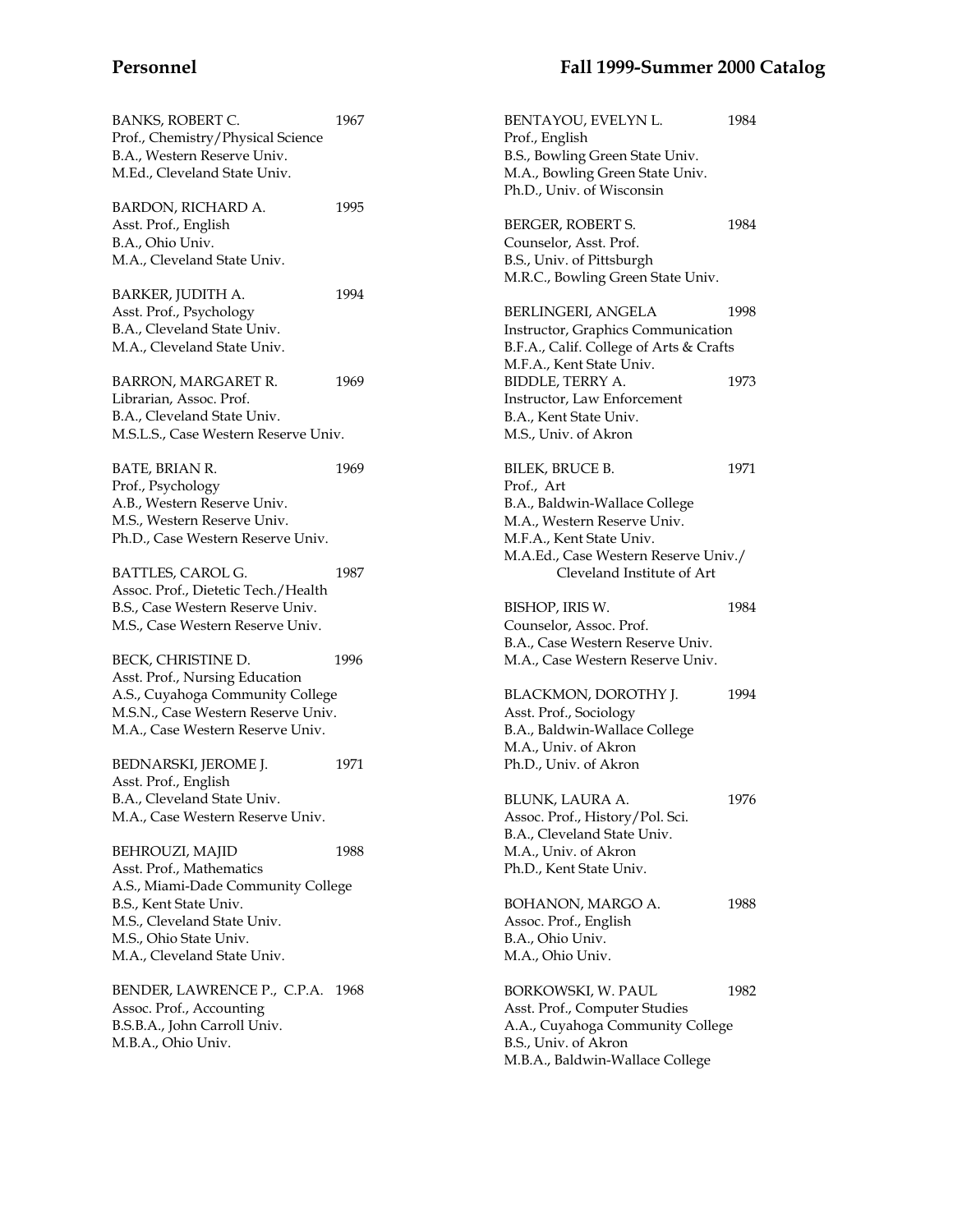| BORSZCZ, JOHN<br>Prof., Health/Physical Education<br>B.S., Univ. of Wyoming<br>M.A., Univ. of Wyoming                                                                                                                                 | 1970 |
|---------------------------------------------------------------------------------------------------------------------------------------------------------------------------------------------------------------------------------------|------|
| BRATHWAITE, ORMOND D.<br>Asst. Prof., Biology/Chemistry<br>B.S., York College, CUNY<br>M.A., City College, CUNY<br>Ph.D., Graduate Center of CUNY                                                                                     | 1994 |
| BROSKI, CHARLES L.<br>Prof., Physical Education<br>B.A., Wichita State Univ.<br>M.A., Case Western Reserve Univ.<br>Ed.D., Nova Univ.                                                                                                 | 1970 |
| BROSKI, DONNA L., R.N.<br>Asst. Prof., Nursing<br>A.D.N., Gadsden Community College<br>M.S.N., Case Western Reserve Univ.                                                                                                             | 1990 |
| BROWN, CHARLES T.<br>Asst. Prof., Medical Assisting Tech.<br>B.A., Cleveland State Univ.<br>M.Ed., Cleveland State Univ.                                                                                                              | 1982 |
| BROWN, JOHN T.<br>Asst. Prof., Architectural/<br><b>Construction Engineering</b><br>B.A., Kent State Univ.                                                                                                                            | 1974 |
| BROWN, KAREN J.<br>Assoc. Prof., Mathematics<br>B.S., Grove City College<br>M.S., Cleveland State Univ.<br>M.Ed., Cleveland State Univ.                                                                                               | 1975 |
| BROWN, VALERIE S., R.N.<br>Prof., Sociology<br>B. A., Case Western Reserve Univ.<br>B.S.N., Case Western Reserve Univ.<br>M.S.N., Case Western Reserve Univ.<br>M.A., Case Western Reserve Univ.<br>Ph.D., Case Western Reserve Univ. | 1979 |
| BRYSON, ROBERT N.<br>Counselor, Asst. Prof.<br>B.A., Muskingum College<br>M.A., Western Michigan Univ.                                                                                                                                | 1973 |
| <b>BUDUSKY VIOLET</b><br>Asst. Prof., Computer Studies<br>B.S., Kent State Univ.<br>M.Ed., Kent State Univ.                                                                                                                           | 1990 |

| BURGE, SUSAN T.<br>Prof., Health Education<br>B.S., Kent State Univ.<br>M.Ed., Kent State Univ.                                  | 1976 |
|----------------------------------------------------------------------------------------------------------------------------------|------|
| BURKE, JAMES M.<br>Asst. Prof., Accounting<br>B.B.A., Cleveland State Univ.                                                      | 1977 |
| BURKE, TERRENCE W.<br>Prof., English<br>B.S., Loyola Univ. of Chicago<br>M.A., Purdue Univ.<br>Ph.D., Case Western Reserve Univ. | 1966 |
| BUSH-JONES, DOSETTE<br>Asst. Prof., Nursing<br>B.S.N., Ursuline College<br>M.S.N., Case Western Reserve Univ.                    | 1990 |
| BUTCHER, KATHY L.<br>Instructor, Nursing<br>A S., Cuyahoga Community College<br>B.S.N., Univ. of Akron                           | 1984 |
| BUTLER, JOHNNIE E.<br>Prof., English<br>B.A., Jackson State College<br>M.A. <i>,</i> Purdue Univ.                                | 1972 |
| $\overline{C}$                                                                                                                   |      |
| CACKOWSKI, JAMES J.<br>Assoc. Prof., Business Administration<br>B.S., Univ. of Cincinnati<br>M.Ed., Univ. of Cincinnati          | 1968 |
| CAPEK, DENNIS J.<br>Instructor, Automotive Technology<br>A.B., Northwestern Business College                                     | 1996 |
| CAPRETTA, THOMAS G.<br>Instructor, Hospitality Management<br>A.A.B., Univ. of Akron<br>B.S., Univ. of Akron                      | 1998 |

CARBONE, JOHN M. 1968 Counselor, Prof. B.S., North Texas State Univ. M.Ed., North Texas State Univ. Ph.D., Kent State Univ.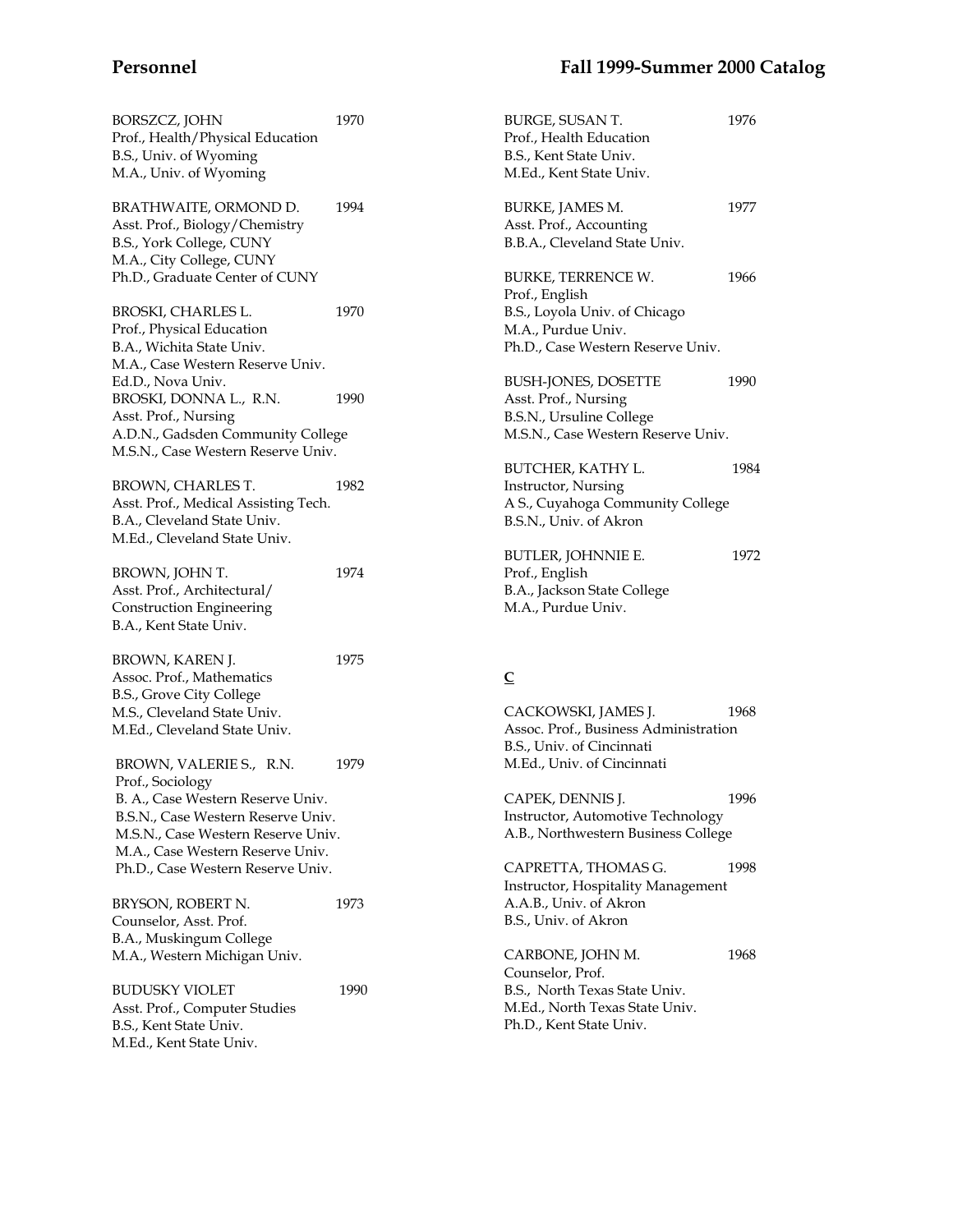CHARACTER-GIBBONS, COLLEEN 1995 Asst. Prof., Psychology B.A., Ohio State Univ. M.A., Cleveland State Univ. Ph.D., Kent State Univ.

M.S.N., Case Western Reserve Univ.

CHARNIGO, RICHARD J. 1968 Prof., English B.A., Marquette Univ. M.A., Case Western Reserve Univ. Ph.D., Bowling Green State Univ.

CHENG, HOU S. 1986 Assoc. Prof., Elec/Elect Engr. Tech. B.S.E.E., National Chiao-Tung Univ. M.S.E.E., Univ. of Michigan M.A., Wayne State Univ. J.D., Cleveland State Univ.

CHOUDHURY, ALAMGIR A. 1990 Assoc. Prof., Engineering Technologies B.S., Bangladesh Engineering Univ. M.S., New Mexico State Univ. Ph.D., New Mexico State Univ.

CIESLAK, JAMES 1983 Assoc. Prof., Accounting B.B.A., Kent State Univ. M.B.A., Xavier Univ. J.D., Cleveland-Marshall College of Law

CLAVNER, JERRY B. 1972 Prof., Sociology/Social Science B.S., Columbia Univ. M.A., Univ. of Missouri Ph.D., Case Western Reserve Univ.

CLEMENS, HOLLY A. 1997 Instructor, Physical Education B.S., Bowling Green State Univ. M.Ed., Cleveland State Univ.

CLOVESKO, JOSEPH E. 1964 Assoc. Prof., Biology B.S., Clarion State College M.S., Western Reserve Univ. Ed.D., Nova Univ.

## **Personnel Fall 1999-Summer 2000 Catalog**

COHEN, JOEL S. 1979 Assoc. Prof., Ophthalmic Dispensing B.A., Univ. of Akron M.S., Univ. of Akron Ph.D., Columbia Pacific Univ. COLL-GALLO, ROSER 1994 Asst. Prof., Spanish Licenciatura, Univ. of Chihuahua, Mexico M.A., Ohio State Univ. Ph.D., Univ. of California, LA COLSON, LYDIA C. 1969 Prof., German/French B.A., Cleveland College M.A., Western Reserve Univ. Ph.D., Case Western Reserve Univ. COLVIN, MARLA J. 1991 Asst. Prof., Psychology B.A., Rider College M.A., Univ. of Illinois CONNELLY, MARIE K. 1991 Assoc. Prof., English B.A., Richmond College M.A., Case Western Reserve Univ. Ph.D., Case Western Reserve Univ. CONNOR, NANCY S. 2995 Asst. Prof., Librarian B.A., Ohio State Univ. M.L.S., Kent State Univ. CONSOLO, KITTY A. 1994 Asst. Prof., Physical Education B.S., Wake Forest Univ. M.A., Kent State Univ. Ph.D., Kent State Univ. CORN, REMI L. 1987 Asst. Prof., Court & Conference Rptg. A.A., Cuyahoga Community College A.A.B., Cuyahoga Community College B.A., Malone College CRANE, JOHN D. 1966 Asst. Prof., Philosophy B.S., Baldwin-Wallace College M.S., Ohio State Univ. CRATTY, DAVID M. 1967 Prof., English B.A., St. Mary's College M A., Indiana Univ. Ph.D., Bowling Green State Univ.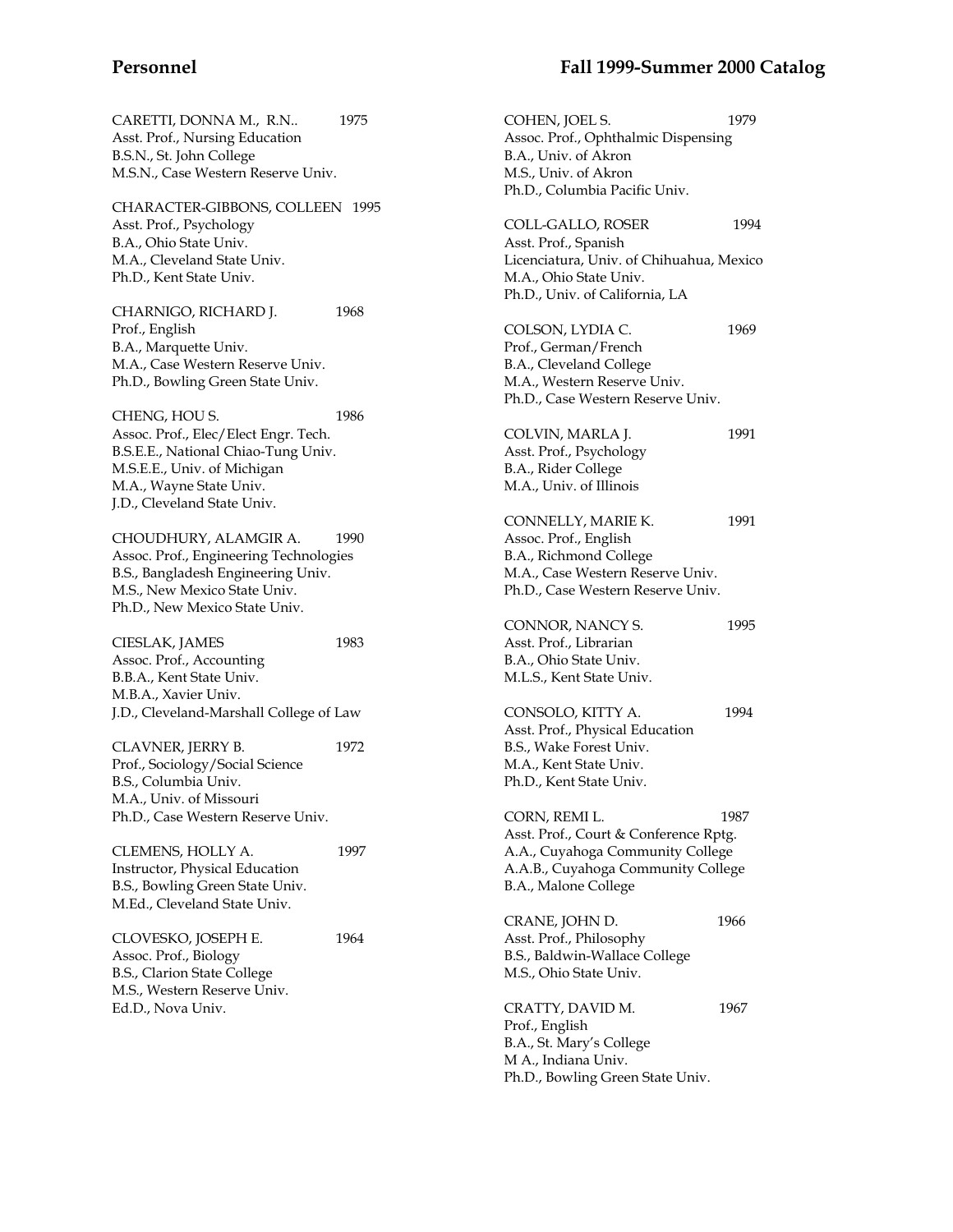| CUSTER, ALEXANDRIA T.<br>Asst. Prof., Biology/Health Science<br>B.A., Cleveland State Univ.<br>M.S., Univ. of Akron | 1994 | DODDS, TIMOTHY M.<br>Counselor, Asst. Prof.<br>B.A., Kent State Univ.<br>M.Ed., Kent State Univ. | 1968 |
|---------------------------------------------------------------------------------------------------------------------|------|--------------------------------------------------------------------------------------------------|------|
| $\overline{\mathbf{D}}$                                                                                             |      | D'ONOFRIO, MARIO L.<br>Prof., Foreign Languages<br>B.A., Kent State Univ.                        | 1965 |
| DAILEY, LILLIAN C.                                                                                                  | 1978 | M.A., Ohio State Univ.                                                                           |      |
| Assoc. Prof., English                                                                                               |      | Ph.D., Case Western Reserve Univ.                                                                |      |
| B.A., Northwestern Univ.                                                                                            |      |                                                                                                  |      |
| M.A., Cleveland State Univ.                                                                                         |      | DONOVAN, LISA A.                                                                                 | 1998 |
|                                                                                                                     |      | Instructor, Early Childhood Education                                                            |      |
| DASGUPTA, KALYAN                                                                                                    | 1992 | B.S., Ohio Univ.                                                                                 |      |
| Asst. Prof., Japanese                                                                                               |      | M.S., Ohio Univ.                                                                                 |      |
| B.S., Univ. of Calcutta                                                                                             |      |                                                                                                  |      |
| M.S., Tokyo Univ.                                                                                                   |      | DORAZIO, LARRY J.                                                                                | 1983 |
|                                                                                                                     | 1976 | Counselor, Asst. Prof.                                                                           |      |
| DAVIES, ROBERT A.<br>Prof., Mathematics                                                                             |      | A.A., Cuyahoga Community College<br>B.S., Univ. of Akron                                         |      |
| B.A., Graceland College                                                                                             |      | M.S., Univ. of Akron                                                                             |      |
| M.A., Univ. of Illinois                                                                                             |      |                                                                                                  |      |
| Ed.D., Columbia Univ.                                                                                               |      | DUNHAM, WILLIAM P.                                                                               | 1989 |
|                                                                                                                     |      | Assoc. Prof., Hospitality Management                                                             |      |
| DAVIS, BEN, JR.                                                                                                     | 1997 | B.A., Univ. of Akron                                                                             |      |
| Instructor, English                                                                                                 |      | M.S., Univ. of Akron                                                                             |      |
| B.S., Ohio State Univ.                                                                                              |      | Ph.D., Univ. of Akron                                                                            |      |
| M.A., Ohio State Univ.                                                                                              |      |                                                                                                  |      |
|                                                                                                                     |      | DUROCHER-JONES, JANE                                                                             | 1996 |
| DEMIRAY, CAROL R.                                                                                                   | 1990 | Asst. Prof., Dental Hygiene                                                                      |      |
| Assoc. Prof., Art/Computer Graphics                                                                                 |      | B.S., Univ. of Pittsburgh                                                                        |      |
| B.S., Penn State Univ.<br>M.F.A., Penn State Univ.                                                                  |      | M.S., Univ. of Missouri, Kansas City                                                             |      |
|                                                                                                                     |      | DVORAK, CARRIN L.                                                                                | 1990 |
| DE ROSA, PATTI J.                                                                                                   | 1996 | Asst. Prof., Nursing                                                                             |      |
| Asst. Prof., Marketing                                                                                              |      | B.S.N., Kent State Univ.                                                                         |      |
| B.S., Kent State Univ.                                                                                              |      | M.S.N., Case Western Reserve Univ.                                                               |      |
| M.B.A., Miami Univ.                                                                                                 |      |                                                                                                  |      |
|                                                                                                                     |      |                                                                                                  |      |
| DIEGELMAN, BEVERLY J.                                                                                               | 1976 | E                                                                                                |      |
| Counselor, Asst. Prof.<br>B.S.E., Capital Univ.                                                                     |      | EBLE, JOHN M.                                                                                    | 1994 |
| M.Ed., Kent State Univ.                                                                                             |      | Asst. Prof., English                                                                             |      |
|                                                                                                                     |      | B.A., John Carroll Univ.                                                                         |      |
| DIRITSKY, IRENE L.                                                                                                  | 1990 | M.A., Univ. of Michigan                                                                          |      |
| Asst. Prof., Human Services                                                                                         |      | Ph.D., Kent State Univ.                                                                          |      |
| A.A., Cuyahoga Community College                                                                                    |      |                                                                                                  |      |
| B.A., Ursuline College                                                                                              |      | ELLIS, ROBERT W.                                                                                 | 1997 |
| M.A., Case Western Reserve Univ.                                                                                    |      | Asst. Prof., Theatre/Speech                                                                      |      |
|                                                                                                                     |      | B.A., North Adams State College                                                                  |      |
| DODD, STEPHEN R.                                                                                                    | 1980 | M.A., Kent State Univ.                                                                           |      |
| Prof., Law Enforcement                                                                                              |      | M.F.A., Univ. of Florida                                                                         |      |
| A.A., Lakeland Community College                                                                                    |      |                                                                                                  |      |
| B.S., Ohio State Univ.<br>M.S., Univ. of Akron                                                                      |      | ERICKSON, JANE E.<br>Asst. Prof., Nursing                                                        | 1989 |
| M.S., Slippery Rock Univ.                                                                                           |      | B.S.N., Univ. of Michigan                                                                        |      |
|                                                                                                                     |      | M.S.N., Univ. of Akron                                                                           |      |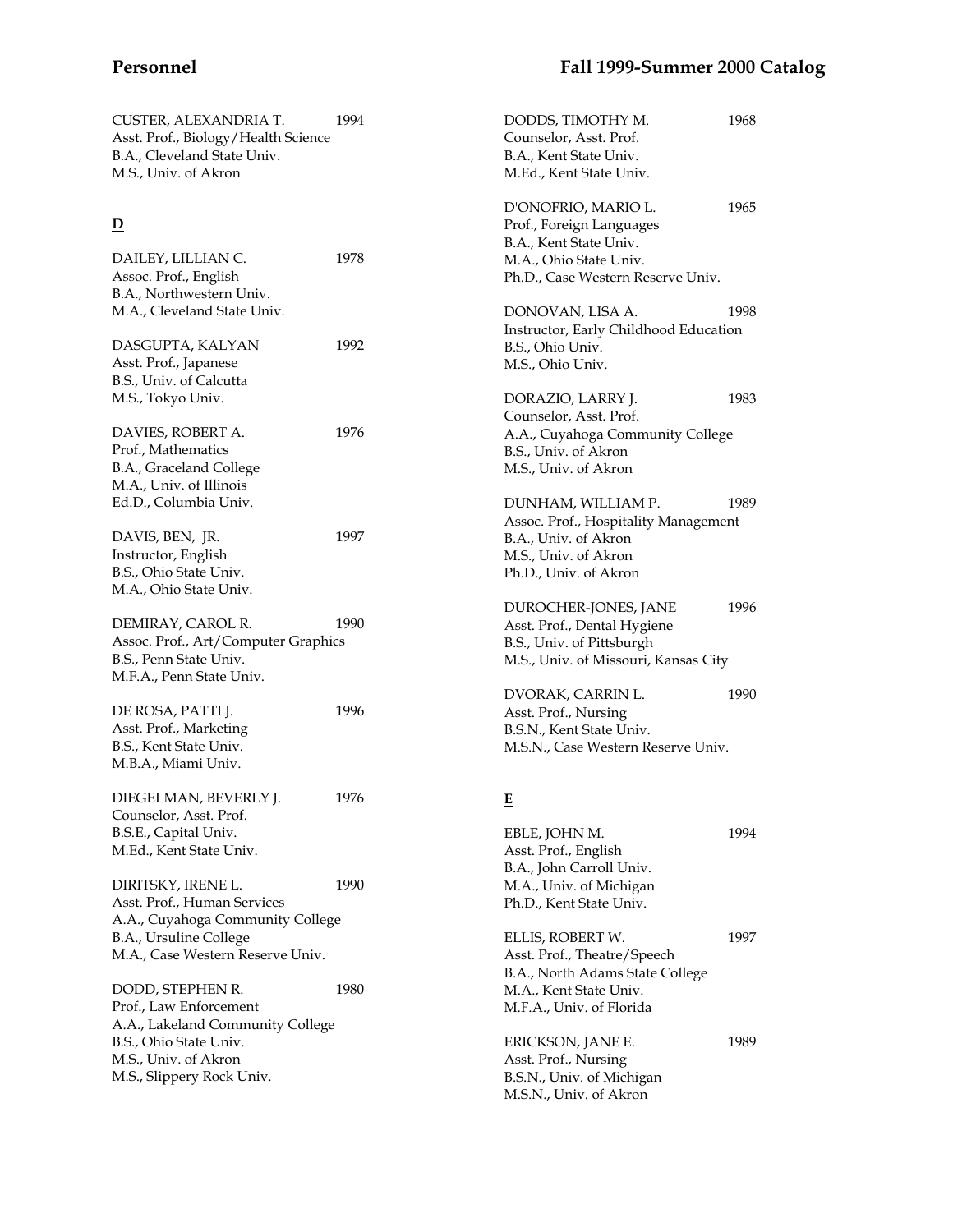Assoc. Prof., Physical Education B.S., Cleveland State Univ. M.Ed., Kent State Univ. ETLING, ALLAN T. 1969 Assoc. Prof., Biology B.S., Kent State Univ. M.Ed., Kent State Univ. M.N.S., Univ. of Oklahoma EVANS, MARILYN K. 1991 Asst. Prof., Office Administration B.S., Kent State Univ. M.Ed., Kent State Univ. EVSEEV, ANATOLI A. 1991 Assoc. Prof., English B.A., Leningrad State Univ. M.A., Leningrad State Univ. Ph.D., Leningrad State Univ. **F** FAMIANO, LEE FRANCES 1990 Asst. Prof., Biology B.S., Notre Dame College M.S., Cleveland State Univ. FAROOQI, ZARREEN H. 1997 Instructor, Computer Studies B.S., Pakistan Univ. of Engr. Tech. M.S., Oregon State Univ. Ph.D., Oregon State Univ. FEDORCHAK, DONALD A. 1976 Assoc. Prof., Mathematics B.S., Kent State Univ. M.S., Univ. of Alaska FERRARA, JOHN C. 1976 Assoc. Prof., Biology A.B., Hiram College M.S., John Carroll Univ. FERTAL, LINDA M. 1997 Instructor, Computer Studies B.A., Ohio State Univ. M.A., Ohio State Univ. FINK, MARK N. 1978 Instructor, English B.A., John Carroll Univ. M.A., Cleveland State Univ.

# **Personnel Fall 1999-Summer 2000 Catalog**

| FRANKO, LINDA A.<br>Instructor, Mathematics<br>B.S., Univ. of Dayton<br>M.Ed., Ohio State Univ.                                                     | 1990 |
|-----------------------------------------------------------------------------------------------------------------------------------------------------|------|
| FREEDMAN, JACQUELINE K.<br>Assoc. Prof., Art/Commercial Art<br>B.F.A., Pratt Institute<br>M.F.A., Syracuse Univ.                                    | 1976 |
| FULCHIRON. RICHARD J.<br>Instructor, Hospitality Management<br>A.A.S., Rockland Community College<br>B.S., Univ. of San Francisco                   | 1990 |
| G                                                                                                                                                   |      |
| GABRIEL, DENNIS R.<br>Prof., English<br>B.S., Bowling Green State Univ.<br>M.Ed., Kent State Univ.<br>Ed.D., Nova Univ.                             | 1969 |
| GABRIEL, PATRICIA M.<br>Librarian, Asst. Prof.<br>B.S., Kent State Univ.<br>M.S., Kent State Univ.                                                  | 1985 |
| GADDIS, LYNN M.<br>Asst. Prof., Nursing<br>B.S.N., Kent State Univ.<br>M.S.N., Case Western Reserve Univ.<br>Ph.D., Kent State Univ.                | 1994 |
| GAGES, TRENT T.<br>Asst. Prof., Engineering Technology<br>B.S., Ohio State Univ.<br>M.A., Ohio State Univ.<br>Ph.D., Ohio State Univ.               | 1995 |
| GALLO, JOSEPH F.<br>Prof., Accounting<br>B.B.A., Cleveland State Univ.<br>J.D., Case Western Reserve Univ.                                          | 1972 |
| GARDNER, CONSTANCE J.<br>Assoc. Prof., Mathematics<br>B.A., Cornell Univ.<br>M.S., Cleveland State Univ.                                            | 1994 |
| GARTLAND, BARBARA A.<br>Assoc. Prof., Sociology<br>A.A., Cuyahoga Community College<br>B.A., Baldwin-Wallace College<br>M.A., Cleveland State Univ. | 1977 |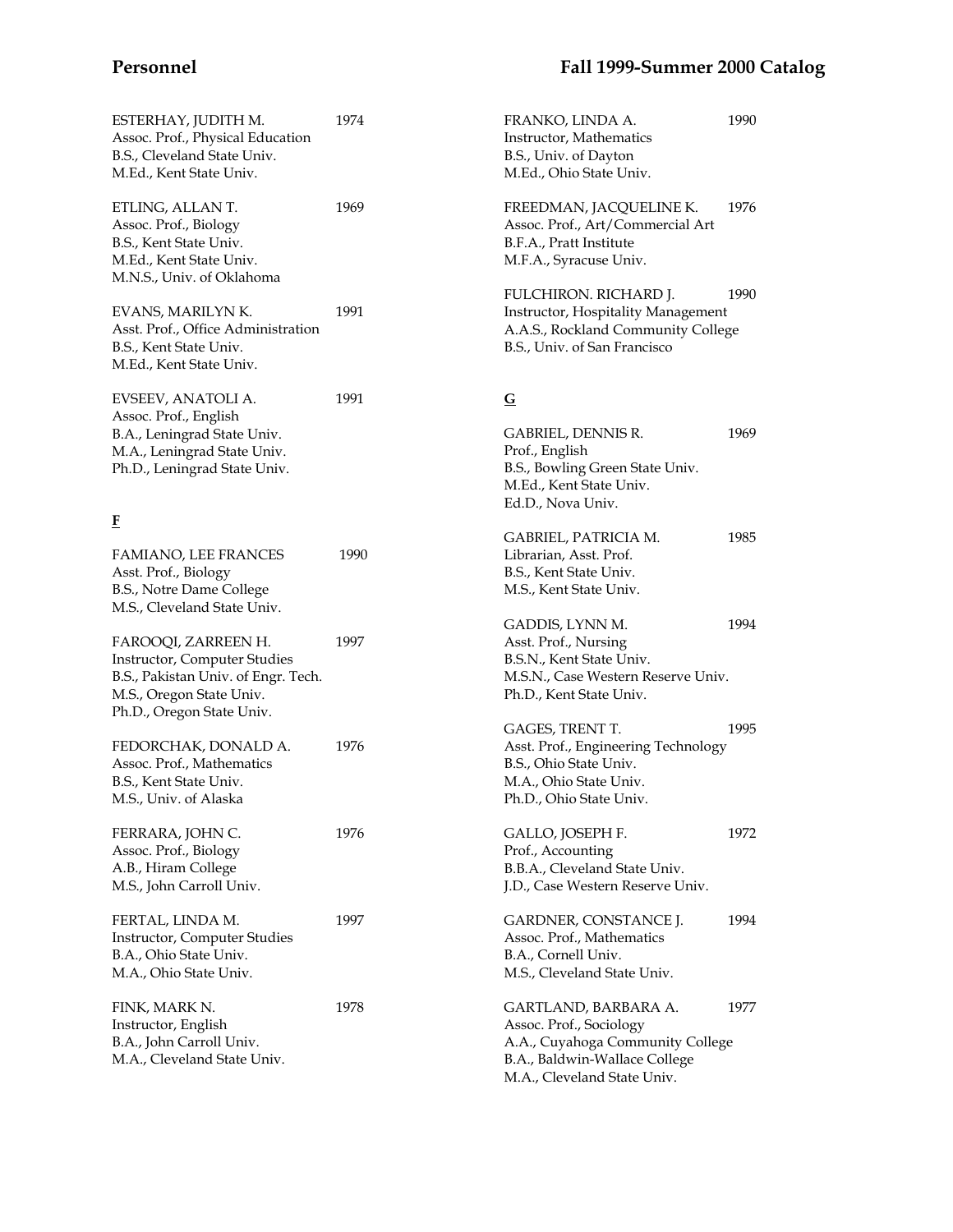| GASKIN, TIM D.<br>Assoc. Prof., Biology<br>B.S., State Univ. of New York<br>M.S., State Univ. of New York                                | 1970 | GREATHOUSE, TERRY E.<br>Asst. Prof., Biology<br>B.S., Kent State Univ.<br>M.S., Kent State Univ.                                                                                  | 1973 |
|------------------------------------------------------------------------------------------------------------------------------------------|------|-----------------------------------------------------------------------------------------------------------------------------------------------------------------------------------|------|
| GEIGER, MARGE M.<br>Assoc. Prof., English<br>B.A., D'Youville College<br>M.A., John Carroll Univ.<br>Ph.D., Case Western Reserve Univ.   | 1991 | GREEN, SHARLENE P.<br>Assoc. Prof., Art<br>B.F.A., Kent State Univ.<br>M.F.A., Miami Univ.                                                                                        | 1991 |
| GERDING, CAROL A.<br>Asst. Prof., Biology<br>B.S., Bowling Green State Univ.<br>M.S., Cleveland State Univ.                              | 1975 | GROSSMAN, DANIEL A.<br>Asst. Prof., Sociology/Anthropology<br>B.A., Western Reserve Univ.<br>M.A., Univ. of Michigan                                                              | 1969 |
| GHODOOSHIM, MORAD<br>Counselor, Prof.<br>B.S., Kansas State Teachers College<br>M.S., Kansas State Teachers College<br>Ed.D., Nova Univ. | 1970 | GUMINA, SALVATORE J.<br>Assoc. Prof., Mathematics<br>B.S., John Carroll Univ.<br>M.S., Cleveland State Univ.                                                                      | 1973 |
|                                                                                                                                          | 1970 | H                                                                                                                                                                                 |      |
| GOODEN, CURTIS L.<br>Prof., Mathematics<br>B.A., Miles College<br>M.A., Cleveland State Univ.<br>Ph.D., Kent Satate Univ.                |      | HALAREWICZ, MARTA P.<br>Assoc. Prof., French/German<br>B.S., Kent State Univ.<br>M.A., Case Western Reserve Univ.                                                                 | 1967 |
| GORDON, CAROLYN E.<br>Prof., English<br>B.A., Miami Univ.<br>M.A., Atlanta Univ.<br>Ph.D., Kent State Univ.                              | 1978 | HANSEN-POLCAR, LOIS J.<br>Instructor, Chemistry<br>A.A., Cuyahoga Community College<br>B.S., Cleveland State Univ.<br>M.S., Cleveland State Univ.<br>Ph.D., Cleveland State Univ. | 1997 |
| GRAM, FREDERICK P.<br>Prof., Physics                                                                                                     | 1967 | HARDIMAN, BARBARA A.                                                                                                                                                              | 1976 |
| B.S., Univ. of Minnesota<br>M.S., Purdue Univ.                                                                                           |      | Assoc. Prof., Mathematics<br>B.A., Western Reserve Univ.<br>M.A.T., Indiana Univ.                                                                                                 |      |
| GRAU, ROBERT C.<br>Prof., Marketing<br>B.B.A., Kent State Univ.<br>M.B.A., Kent State Univ.<br>M.Ed., Cleveland State Univ.              | 1970 | HARDMAN, PAMELA S.<br>Assoc. Prof., English<br>A.B., Glenville State College<br>M.A., Ohio Univ.<br>Ph.D., Ohio Univ.                                                             | 1989 |
| <b>GRAVES, FELICIA T.</b><br>Asst. Prof., Mathematics<br>B.S., Baldwin-Wallace College<br>M.A., Cleveland State Univ.                    | 1991 | HARRINGTON, NANCY R.<br>Counselor, Assoc. Prof.<br>B.S., Kent State Univ.<br>M.Ed., Kent State Univ.                                                                              | 1970 |
| <b>GREANOFF, CHARLES</b><br>Counselor/Instructor<br>B.A., Ohio Wesleyan<br>M.S., Univ. of Wisconsin-LaCrosse<br>Ph.D., Kent State Univ.  | 1998 | HATHAWAY, KATHLEEN M.<br>Asst. Prof., Engineering Technologies<br>B.S., Kent State Univ.<br>M.E., Kent State Univ.                                                                | 1989 |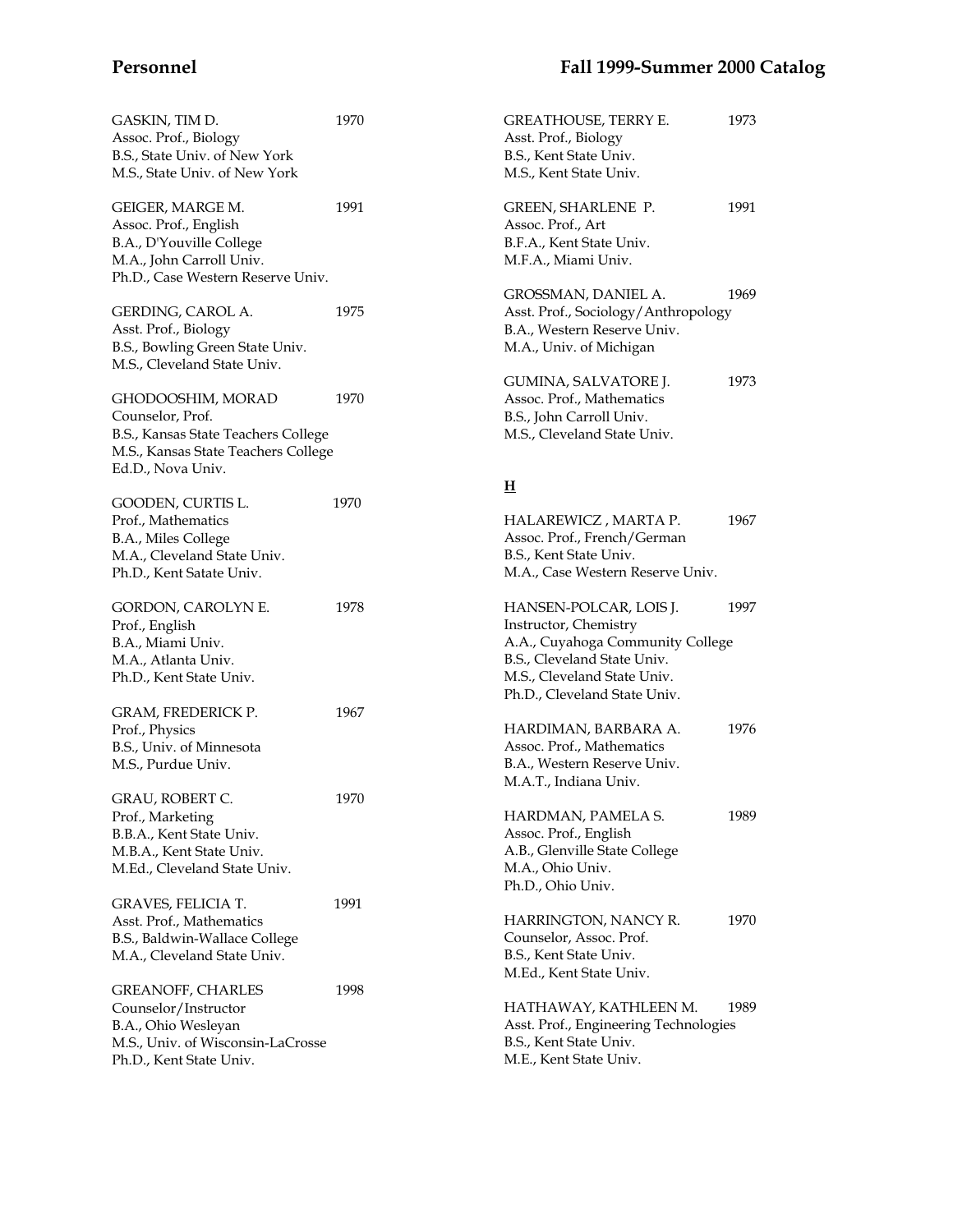| HAWTHORNE, ANNE M.<br>Counselor, Asst. Prof.<br>B.A., Washington State Univ.<br>M.Ed., Kent State Univ. | 1976 | HOMENKO, DONNA M. F.<br>Assoc. Prof., Dental Hygiene<br>A.A., Cuyahoga Community College<br>B.S.Ed., Univ. of Akron<br>M.Ed., Cleveland State Univ. | 1978 |
|---------------------------------------------------------------------------------------------------------|------|-----------------------------------------------------------------------------------------------------------------------------------------------------|------|
| HEGEDEOS, MARA Z.<br>Asst. Prof., English                                                               | 1990 | Ph.D., Univ. Of Akron                                                                                                                               |      |
| B.A., Univ. of California, LA<br>M.A., Univ. of California, LA                                          |      | HORNING, THOMAS M.<br>Prof., Music<br>B.A., Univ. of Notre Dame                                                                                     | 1978 |
| HEIDENREICH, JAMES<br>Instructor, Electrical/Electronic Eng.                                            | 1998 | M.M.E., Vandercook College<br>Ph.D., Case Western Reserve Univ.                                                                                     |      |
| A.S., Cuyahoga Community College                                                                        |      |                                                                                                                                                     |      |
| B.S.T., Cleveland State Univ.                                                                           |      | HORTON, JOHNNY                                                                                                                                      | 1983 |
| M.C.I.S., Cleveland State Univ.                                                                         |      | Librarian, Asst. Prof.                                                                                                                              |      |
|                                                                                                         |      | B.A., John Carroll Univ.                                                                                                                            |      |
| HENDERSHOTT, MARCUS D.<br>Assoc. Prof., Biology                                                         | 1964 | M.S.L.S., Case Western Reserve Univ.                                                                                                                |      |
| B.S., Univ. of Michigan                                                                                 |      | HOVANEC, MARY                                                                                                                                       | 1998 |
| M.S., Univ. of Michigan                                                                                 |      | Instructor, History                                                                                                                                 |      |
|                                                                                                         |      | B.A., Case Western Reserve Univ.                                                                                                                    |      |
| HEYD, MARJORY, R.N.                                                                                     | 1986 | M.A., Univ. of Chicago                                                                                                                              |      |
| Asst. Prof., Nursing                                                                                    |      |                                                                                                                                                     |      |
| B.S.N., Boston College                                                                                  |      | HRIPKO-JACOB, KIM M.                                                                                                                                | 1991 |
| M.S.N., C.N.M., Yale Univ.                                                                              |      | Counselor, Assoc. Prof.                                                                                                                             |      |
|                                                                                                         |      | B.A., Univ. of Toledo                                                                                                                               |      |
| HINKO, PAUL M.                                                                                          | 1966 | M.Ed., Univ. of Toledo                                                                                                                              |      |
| Counselor, Prof.                                                                                        |      | Ed.S., Univ. of Toledo                                                                                                                              |      |
| B.S., John Carroll Univ.                                                                                |      | Ph.D., Univ. of Toledo                                                                                                                              |      |
| M.A., John Carroll Univ.                                                                                |      |                                                                                                                                                     |      |
| Ed.D., Univ. of Akron                                                                                   |      | HUGHLEY, EMANUEL, JR.<br>Asst. Prof., English/Journalism                                                                                            | 1988 |
| HOBBS, ELAINE C.                                                                                        | 1973 | B.S., Ohio Univ.                                                                                                                                    |      |
| Assoc. Prof., Office Administration                                                                     |      | M.S., Columbia Univ.                                                                                                                                |      |
| B.S., Bethune-Cookman College                                                                           |      |                                                                                                                                                     |      |
| M.S., Utah State Univ.                                                                                  |      | HUMPHREY, RONALD M.                                                                                                                                 | 1979 |
|                                                                                                         |      | Instructor, Graphic Communications                                                                                                                  |      |
| HOLIAN, JOHN                                                                                            | 1971 | B.S., California State Polytechnic Univ.                                                                                                            |      |
| Prof., Sociology/Anthropology                                                                           |      |                                                                                                                                                     |      |
| B.A., Bowling Green State Univ.                                                                         |      | HURST, MARY L.                                                                                                                                      | 1994 |
| M.A., Bowling Green State Univ.                                                                         |      | Asst. Prof., English                                                                                                                                |      |
| Ph.D., Bowling Green State Univ                                                                         |      | B.A., Allegheny College                                                                                                                             |      |
|                                                                                                         |      | M.A., Allegheny College                                                                                                                             |      |
| HOLLAND, CYNTHIA R.                                                                                     | 1994 | M.A., Univ. of Akron                                                                                                                                |      |
| Asst. Prof., Psychology                                                                                 |      |                                                                                                                                                     |      |
| B.A., Case Western Reserve Univ.                                                                        |      | HURST, ROSEMARY G.                                                                                                                                  | 1983 |
| M.A., Case Western Reserve Univ.                                                                        |      | Instructor, Hospitality Management                                                                                                                  |      |
| Ph.D., Case Western Reserve Univ.                                                                       |      | A.A.B., Cuyahoga Community College                                                                                                                  |      |
|                                                                                                         |      | B.S., Univ. of Akron                                                                                                                                |      |
| HOLSWORTH, RICHARD M., JR. 1995                                                                         |      |                                                                                                                                                     |      |
| Asst. Prof, Music                                                                                       |      | HURVITZ, IGAL                                                                                                                                       | 1996 |
| B.M., Berklee College of Music                                                                          |      | Asst. Prof., Commercial Art                                                                                                                         |      |
| M.M., Cleveland State Univ.                                                                             |      | B.A., Technion, Israel                                                                                                                              |      |
|                                                                                                         |      | M.A., Pratt Institute                                                                                                                               |      |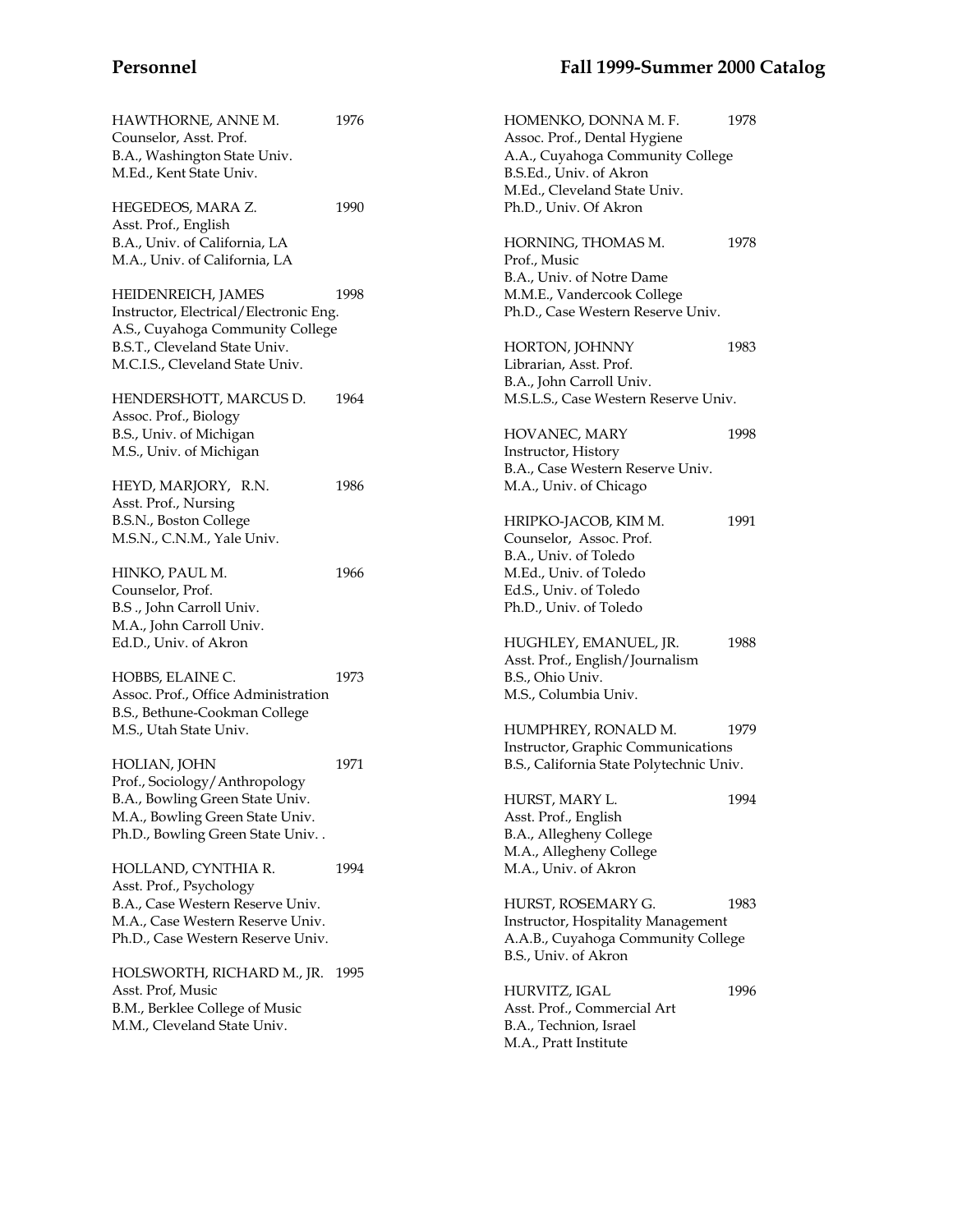# **I**

ISMAILA-MITCHELL, MARGARET 1976 Prof., Sociology/Anthropology B.S., Hampton Institute M.Ed., Univ. of Illnois Ph.D., Kent State Univ.

# **J**

JAEB, CHARLEEN S. 1989 Prof., Business Administration A.A., Cuyahoga Community College B.A., Baldwin-Wallace College M.B.A., Cleveland State Univ. M.Ed., Cleveland State Univ. J.D., Cleveland Marshall College of Law

JAMES, C. MICHAEL 1977 Asst. Prof., Mathematics B.S., Wilberforce Univ. M.A., Kent State Univ.

JANSEN, RAYMOND J. 1991 Librarian, Asst. Prof. B.A., Univ. of Dayton M.A., Univ. of South Dakota M.L.S., Case Western Reserve Univ.

JASKOSKI, JEAN A. 1983 Counselor, Asst. Prof. B.S., Michigan State Univ. M.Ed., Kent State Univ.

JEFFERSON, JACQUELYN L. 1969 Counselor, Prof. B.A., Wilberforce Univ. M.Ed., Kent State Univ. Ed.D., Nova Univ.

JELFO, DONALD T. 1971 Prof., History/Political Science B.A., Univ. of Rochester M.A., Case Western Reserve Univ.

JENKINS, CATHLEEN M. 1994 Asst. Prof., Biology B.S., Univ. of Akron M.S., Univ. of Akron

JONES, CAROL A . 1976 Asst. Prof., Business B.S., Bowling Green State Univ. M.Ed., Cleveland State Univ.

| JONES, DAVID E.<br>Instructor, Physical Education<br>B.Ed., Univ. of Queensland<br>M.Ed., Univ. of Queensland                                                                                  | 1997 |
|------------------------------------------------------------------------------------------------------------------------------------------------------------------------------------------------|------|
| JONES, ELIZABETH C.<br>Asst. Prof., English<br>B.S., Ohio Univ.<br>M.A., John Carroll Univ.                                                                                                    | 1988 |
| JONES, PETER S.<br>Asst. Prof., Nursing<br>A.A.S., Cuyahoga Community College<br>B.A., Johnson C. Smith Univ.<br>M.B.A., Atlanta Univ.<br>M.S.N., Univ. of Akron                               | 1993 |
| <b>JUDGE, LAURIE</b><br>Counselor, Assoc. Prof.<br>A.A., Nassau Community College<br>B.A., American International College<br>M.S.W., Michigan State Univ.<br>Ph.D., Case Western Reserve Univ. | 1991 |
| $\underline{\mathbf{K}}$                                                                                                                                                                       |      |
| KAMINSKI, THOMAS E.<br>Clinical Psychologist, Assoc. Prof.<br>B.A., Cleveland State Univ.<br>M.A., John Carroll Univ.<br>Ph.D., Case Western Reserve Univ.                                     | 1978 |
| KANIESKI, GEORGE L.<br>Instructor, English<br>B.S., John Carroll Univ.<br>M.A., John Carroll Univ.                                                                                             | 1996 |
| KAPLEY, REBECCA A.<br>Asst. Prof., Biology<br>B.S. Ed., Ohio Univ.<br>M.S., Cleveland State Univ.                                                                                              | 1992 |

KARBERG, RICHARD E. 1966 Prof., Art/Humanities B.A., Stetson Univ. M.A., Stetson Univ. M.A., Case Western Reserve Univ.

KASSEBAUM, L. HARVEY 1967 Prof., English B.A., Beloit College M.A., Kent State Univ. Ph.D., Indiana Univ. of Pennsylvania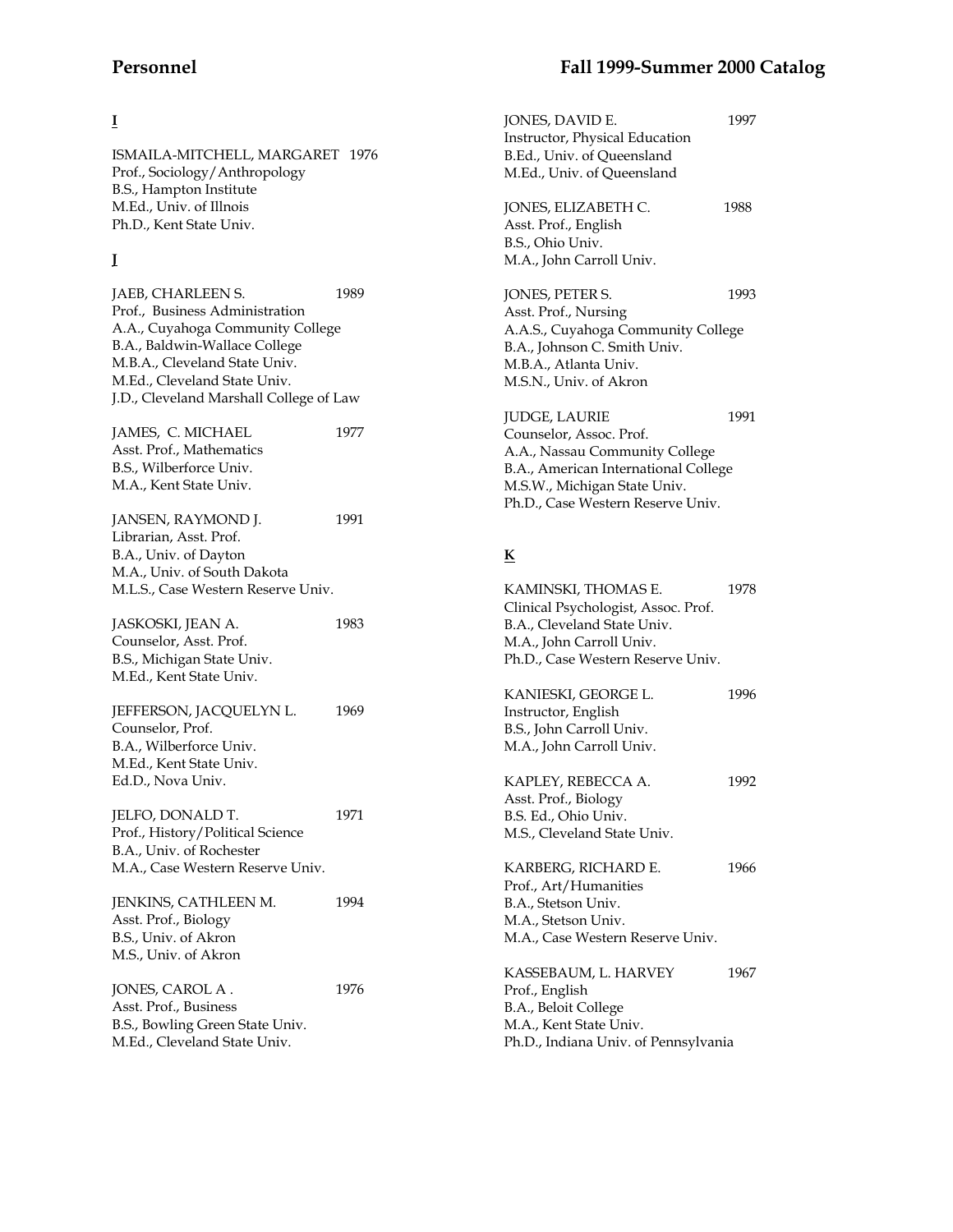| <b>KEKELIK, ROBERT</b><br>Assoc. Prof., Aviation Technology<br>B.S., Wittenberg Univ.<br>M.A., Case Western Reserve Univ.                                      | 1970 |      | KREVANS, JULIA A.<br>Asst. Prof., Psychology<br>A.B., Univ. of Michigan<br>M.A., Case Western Reserve Univ.<br>Ph.D., Ohio State Univ. | 1994 |
|----------------------------------------------------------------------------------------------------------------------------------------------------------------|------|------|----------------------------------------------------------------------------------------------------------------------------------------|------|
| KEMP, GEORGE P.<br>Prof., English<br>B.A., Baldwin-Wallace College<br>M.A., Kent State Univ.                                                                   | 1966 |      | KRUEGER, JEN V.<br>Instructor, Court & Conference Reptg<br>A.A., Academy of Court Reporting                                            | 1997 |
| KENDRA, LAWRENCE M.<br>Assoc. Prof., Business<br>B.B.A., Western Reserve Univ.<br>M.B.A., Case Western Reserve Univ.<br>Ph.D., Columbia Pacific Univ.          | 1967 |      | KRUMROY, KARL A.<br>Instructor, Philosophy<br>B.A., Kent State Univ.<br>M.A., Kent State Univ.                                         | 1996 |
| KILEY, NANCY J.<br>Asst. Prof., Nursing<br>B.S.N., Univ. of Akron<br>M.S.N., Univ. of Akron                                                                    | 1987 |      | KURNATH, NORBERT T.<br>Prof., Chemistry<br>A.B., Adelbert College<br>M.S., Western Reserve Univ.<br>Ph.D., Case Western Reserve Univ.  | 1969 |
| KLESS, WILLIAM D.<br>Asst. Prof., Commercial Art<br>A.A., Cuyahoga Community College<br>B.S., Kent State Univ.                                                 | 1983 |      | KYSER, CARRIE K.<br>Instructor, Mathematics<br>B.S., Eastern Michigan Univ.<br>M.S., Cleveland State Univ.                             | 1996 |
| KNUREK, JOAN M.<br>Asst. Prof., Nursing                                                                                                                        | 1994 |      | $\overline{\Gamma}$                                                                                                                    |      |
| B.S.N., Bowling Green State Univ.<br>M.S.N., Medical College of Ohio                                                                                           |      |      | LAFLIN, GORDON R.<br>Asst. Prof., Automotive Tech.<br>B.S., Kent State Univ.                                                           | 1995 |
| KOEHLER, MARY A.<br>Asst. Prof., Mathematics<br>B.S., Univ. of Dayton<br>M.S., Wright State Univ.                                                              | 1973 |      | M.Ed., Kent State Univ.<br>LAGUARDIA, GEORGIAN<br>Instructor, Art                                                                      | 1998 |
| KOHN, STANLEY B.<br>Asst. Prof., Graphics Communication                                                                                                        | 1996 |      | B.A., Ohio Dominican College<br>M.F.A., Syracuse Univ.                                                                                 |      |
| B.S., Ohio State Univ.<br>M.A., Cleveland State Univ.<br>KOHOLIC-HEHEMANN, DOLORES                                                                             |      | 1994 | LAW, GARY D.<br>Prof., Business Administration<br>B.S., Oklahoma State Univ.<br>M.B.A., Baldwin-Wallace College                        | 1973 |
| Asst. Prof., Chemistry<br>B.S., Cleveland State Univ.<br>Ph.D., Cleveland State Univ.                                                                          |      |      | Ph.D., Columbia Pacific Univ.<br>Ed.S., Kent State Univ.                                                                               |      |
| KOLCABA, RAYMOND J.<br>Assoc. Prof., Philosophy/Humanities<br>B.A., Adelbert College, WRU<br>M.A., Case Western Reserve Univ.<br>Ph.D., Columbia Pacific Univ. | 1972 |      | LESURE, KENNETH B.<br>Assoc. Prof., Psychology<br>B.A., Ohio Wesleyan Univ.<br>M.A., Syracuse Univ.<br>Ph.D., Syracuse Univ.           | 1984 |
| KRAMER, GERALD U.<br>Assoc. Prof., Art<br>B.A., City College of New York<br>M.F.A., Univ. of Iowa                                                              | 1965 |      | LEVINA, ISOLDA D.<br>Asst. Prof., Mathematics<br>B.A., Chernovits State Univ., USSR<br>M.S., Chernovits State Univ., USSR              | 1997 |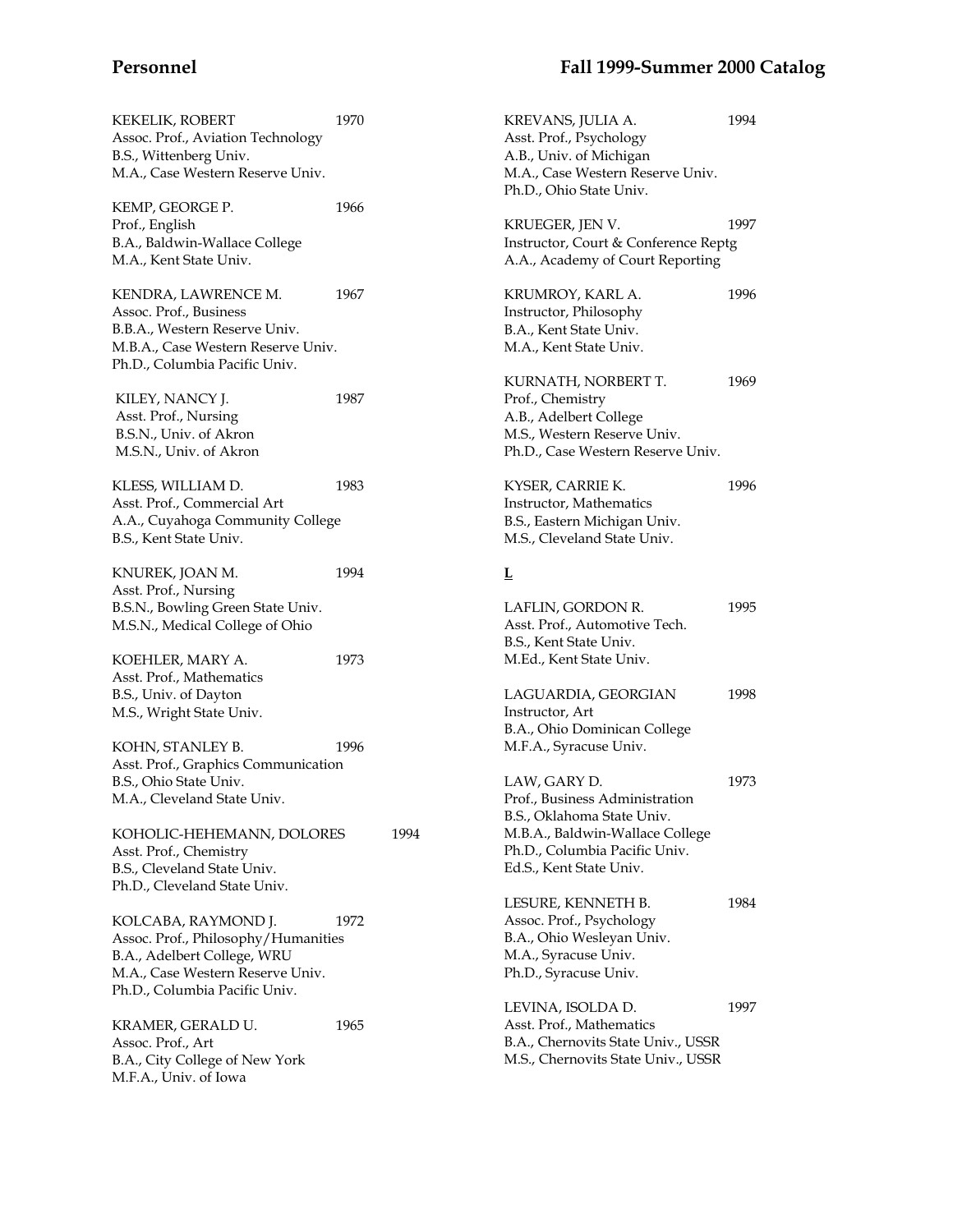LEWINE, MARK S. 1973 Prof., Sociology/Anthropology B.A., Western Reserve Univ. M.A., Kent State Univ. Ed.D., Nova Univ.

LIEBAL, MARY LOU 1978 Assoc. Prof., Radiologic Technology B.S., Univ. of Akron R.T.R., Akron City Hospital M.A., Univ. of Akron

LLOYD, COLLEEN A. 1985 Asst. Prof., English B.A., Notre Dame College M.A., John Carroll Univ.

LONG, PATRICIA E. 1976 Asst. Prof., Dental Hygiene A.S., Cuyahoga Community College B.S., Garfield Senior College M.Ed., Cleveland State Univ.

LONGRICH, MICHAEL P. 1990 Asst. Prof., Automotive Technology A.A.S., Macomb Community College B.A., Univ. of Cincinnati M.Ed., Cleveland State Univ.

LOPEZ, ABELINO, JR. 1973 Counselor, Assoc. Prof. B.A., Kent State Univ. M.Ed., Kent State Univ.

LORENZO, CARNITA R., R.N. 1966 Prof., Nursing B.S., Incarnate Word College M.S., State Univ. of New York at Buffalo Ed.D., Univ. of Akron

LOVE, EVELYN M. 1976 Counselor, Prof. A.A., Cuyahoga Community College B. A., Kent State Univ. M.Ed., Kent State Univ. Ph.D., Kent State Univ.

LUCK, LAWRENCE J. 1967 Prof., English B.S., Loyola Univ. M.A., Bowling Green State Univ.

LUDWIG, JAMES C. 1972 Asst. Prof., Radiologic Technology B.B.A., Cleveland State Univ. R.T.R., Cleveland Metro. Hospital M.Ed., Cleveland State Univ.

LUND, CYNTHIA, M. R.N. 1987 Asst. Prof., Nursing B.S.N., Univ. of Iowa M.S.N., Case Western Reserve Univ.

### **M**

| MARSICK, SUSAN C.<br>Asst. Prof., English<br>B.S., Edinboro State Univ.<br>M.A., Ohio State Univ.                                                 | 1985 |
|---------------------------------------------------------------------------------------------------------------------------------------------------|------|
| MARTIN, ROSEMARIE Z.<br>Asst. Prof., Computer Studies<br>B.A., Ohio Univ.                                                                         | 1978 |
| MASON, LAVERNE<br>Assoc. Prof., Speech<br>B.A., Cleveland State Univ.<br>M.A., Case Western Reserve Univ.<br>M.S.S.A., Case Western Reserve Univ. | 1973 |
| MASSARI, DEBORAH L.<br>Asst. Prof., Mathematics<br>B.S., Mount Union College<br>M.S., Univ. of Akron                                              | 1991 |
| MASTERSON, PATRICK<br>Prof., Speech Communication<br>B.A., Kent State Univ.<br>M.A., Kent State Univ.<br>Ph.D., Case Western Reserve Univ.        | 1976 |
| MAYNARD, JERRY L.<br>Prof., Law Enforcement<br>A.A., Cuyahoga Community College<br>B.S., Univ. of Akron<br>J.D., Univ. of Akron                   | 1988 |
| McCORT, THOMAS W.<br>Prof., Biology<br>B.S., Salem College<br>M.A., West Virginia Univ.                                                           | 1970 |
| McDONOUGH, ROBERT E.<br>Prof., English<br>B.A., Boston College<br>M.A., New York Univ.<br>Ph.D., New York Univ.                                   | 1970 |
| McKEEVER, JEROME M.<br>Assoc. Prof., English<br>B.A., Univ. of Notre Dame<br>M.A., Case Western Reserve Univ.<br>M.A., John Carroll Univ.         | 1976 |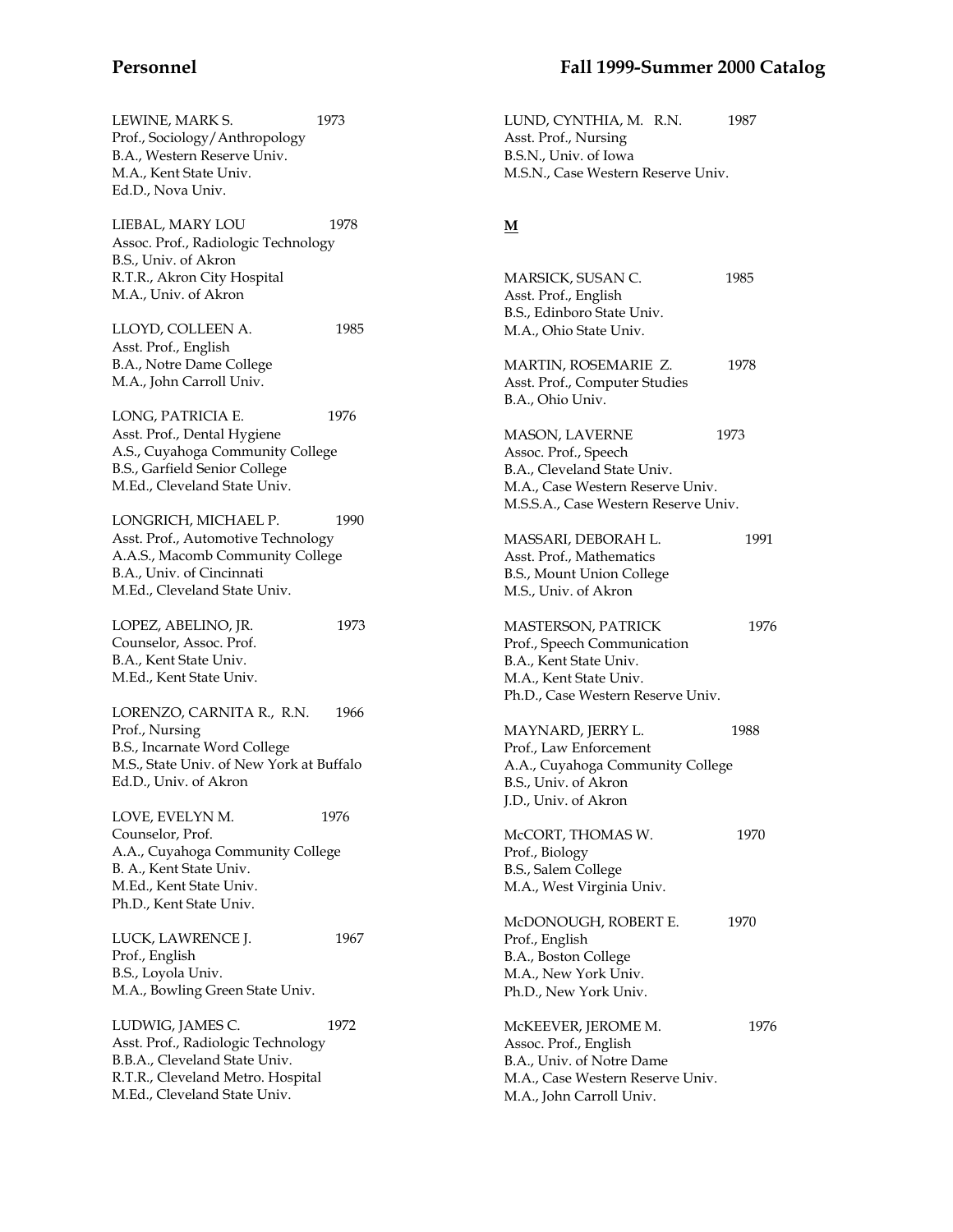| McNEAL, SIMON P.<br>Assoc. Prof., Sociology/Anthropology<br>B.A., Baldwin-Wallace College<br>M.A., Notre Dame Univ.                | 1977 | MUSOLF, BARBARA B.<br>Asst. Prof., Veterinary Technology<br>B.S., Bowling Green State Univ.<br>D.V.M., Ohio State Univ.                                              | 1996 |      |
|------------------------------------------------------------------------------------------------------------------------------------|------|----------------------------------------------------------------------------------------------------------------------------------------------------------------------|------|------|
| MIGGINS, EDWARD M.<br>Prof., History/Urban Studies<br>A.B., Fairfield Univ.                                                        | 1972 | $\underline{\mathbf{N}}$                                                                                                                                             |      |      |
| M.A., Case Western Reserve Univ.<br>Ph.D., Case Western Reserve Univ.                                                              |      | NAFT, THEODORE R.<br>Prof., Speech<br>A.B., Western Reserve Univ.                                                                                                    | 1966 |      |
| MORLEY, MAUREEN<br>Asst. Prof., English<br>B.A., John Carroll Univ.                                                                | 1994 | M.A., Western Reserve Univ.<br>Ed.D., Nova Univ.                                                                                                                     |      |      |
| M.A., John Carroll Univ.<br>MORROW, CHARLES A.                                                                                     | 1966 | NAGY, MARGUERITE, C.P.A.<br>Asst. Prof., Accounting<br>B.A., Notre Dame College                                                                                      |      | 1988 |
| Prof., English<br>B.S., John Carroll Univ.<br>M.A., Western Reserve Univ.                                                          |      | B.A., Baldwin-Wallace College<br>M.A., Univ. of Akron<br>M.B.A., Baldwin-Wallace College                                                                             |      |      |
| Ph.D., Univ. of Akron                                                                                                              |      | NDYAJUNWOHA, GASTON                                                                                                                                                  |      | 1971 |
| MOTLEY, DEBRA A.<br>Asst. Prof., American Sign Language<br>B.A., Cleveland State Univ.<br>M.Ed., Western Maryland College          | 1995 | Assoc. Prof., Mathematics<br>A.B., Case Western Reserve Univ.<br>M.S., Case Western Reserve Univ.                                                                    |      |      |
| MUN, SEONG-AE<br>Asst. Prof., Art                                                                                                  | 1993 | NEEDLE, MARY W.<br>Asst. Prof., English<br>B.S., Kent State Univ.                                                                                                    | 1996 |      |
| B.F.A., Ewha Womans Univ.<br>M.F.A., Rhode Island School of Design                                                                 |      | M.A., Kent State Univ.<br>J.D., Cleveland Marshall College of Law                                                                                                    |      |      |
| MURPHY, TIM L.<br>Asst. Prof., Political Science<br>B.S., Ball State Univ.<br>M.A., Ball State Univ.<br>Ph.D., Univ. of Cincinnati | 1995 | NEWBERRY, ESTUS S.<br>Prof., Health/Physical Education<br>B.A., Baldwin-Wallace College<br>M.A., Univ. of Cincinnati<br>Ph.D., Nova Univ.                            | 1970 |      |
| MURRAY, HAZEL E.<br>Assoc. Prof., Mathematics<br>B.S., California State College                                                    | 1969 | $\overline{O}$                                                                                                                                                       |      |      |
| M.Ed., Kent State Univ.<br>MURRAY, RUSSELL H.<br>Asst. Prof., Mathematics<br>B.S., Univ. of Wisconsin                              | 1994 | OCHEI, CHRISTIAN N.<br>Asst. Prof., Engineering Technology<br>Adv. Dipl. Tech. Institute, Germany<br>B.S., Norfolk State Univ.<br>M.S., Central Missouri State Univ. | 1995 |      |
| M.A.T., Univ. of Wisconsin<br>M.S., Univ. of Missouri                                                                              |      | OFFENBERGER, THERESA M.<br>Prof., Medical Assisting/Health                                                                                                           |      | 1973 |
| MUSE, SHIRLEE J.<br>Librarian, Assoc. Prof.<br>B. A., Youngstown State Univ.<br>M.S.L.S., Case Western Reserve Univ.               | 1986 | B.S., Cleveland State Univ.<br>M.S., Cleveland State Univ.<br>Ph.D., Kent State Univ.                                                                                |      |      |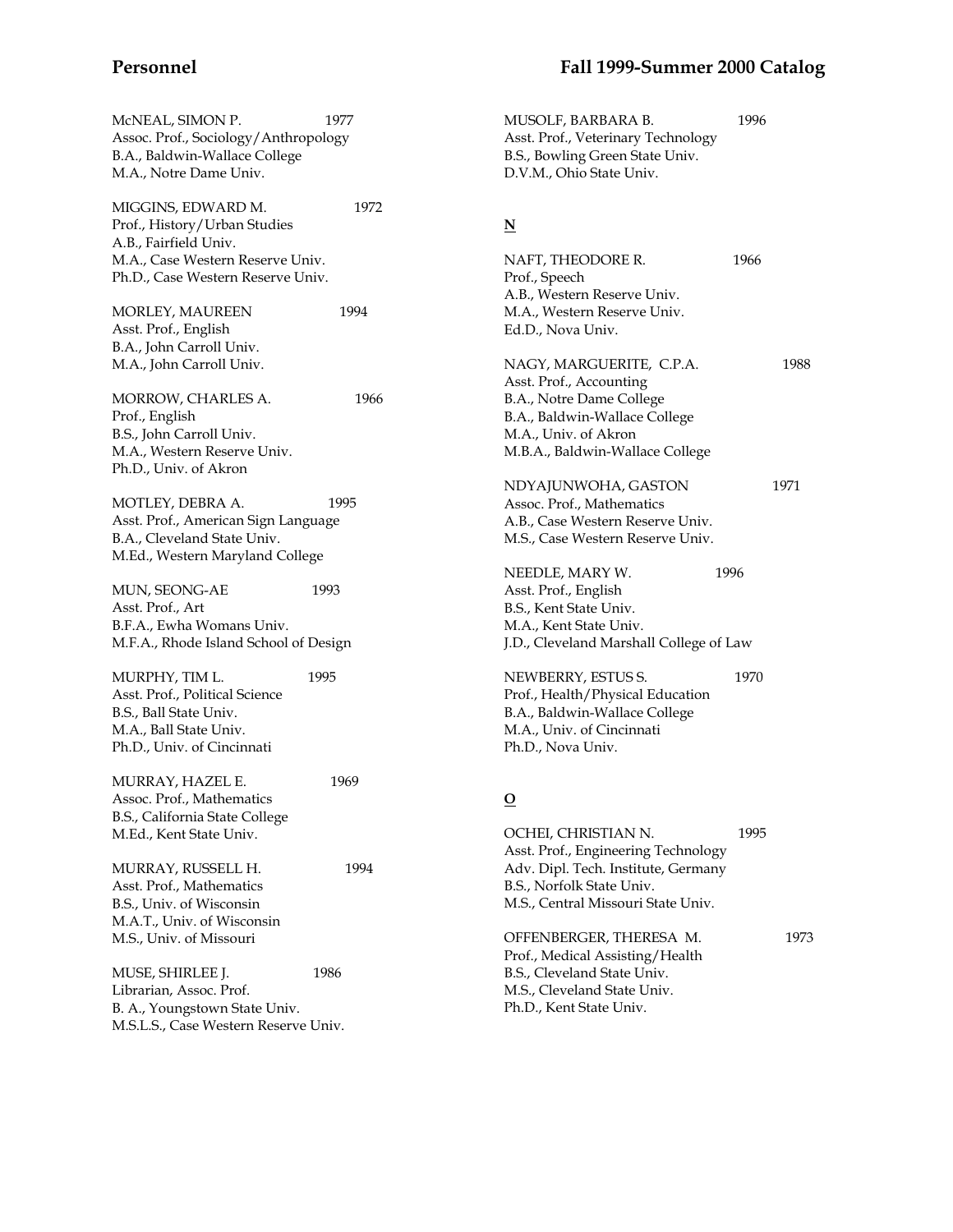OKOCHA, CHRISTIE 1996 Asst. Prof., English B.Ed., Univ. of Ibadan, Nigeria M.A., Cleveland State Univ. J.D., Cleveland Marshall College of Law

OLSON, COLLEEN F. 1991 Asst. Prof., Early Childhood Education B.A., Jamestown College M.S., Univ. of Oklahoma

OMLOR, DENNIS 1998 Instructor, Computer Studies B.S., Westminister College M.S., Cleveland State Univ. Ph.D., Case Western Reserve Univ.

ORLOVE, BETH 1975 Counselor, Asst. Prof. B.A., Kent State Univ. B.S., Kent State Univ. M.A., John Carroll Univ.

ORR, TRACY L. 1991 Asst. Prof., Office Administration A.S., Cuyahoga Community College B.S., Dyke College M.Ed., Cleveland State Univ.

## **P**

PANNITTO, MARY V. R.N. 1987 Asst. Prof., Nursing B.S.N., Ohio State Univ. M.S.N., Case Western Reserve Univ.

PARSONS, JOYCE C. 1972 Asst. Prof., Speech B.A., Olivet College M.A., Univ. of Akron

PATTERSON, ROBERT B. 1973 Counselor, Prof. B.A., John Carroll Univ. M.Ed., Cleveland State Univ.

PELLER, ILDIKO C. 1984 Asst. Prof., Mathematics B.S., Notre Dame College M.S., John Carroll Univ.

PENKO, ALFRED, P.E. 1970 Instructor, Mechanical Engr. Tech. B.S.M.E., Ohio Univ.

## **Personnel Fall 1999-Summer 2000 Catalog**

PEREZ, LUIS H. 1988 Asst. Prof., Spanish B.A., Cleveland State Univ. M.A., Univ. of Akron PERRY, FREDERICK J. 1994 Assoc. Prof., Theatre/Television B.A., Univ. of California M.A., Univ. of Arizona Ph.D., Univ. of Colorado PERRY, JOHN A., JR. 1968 Prof., Sociology/Social Sciences B.A., Wayne State Univ. M.Ed., Wayne State Univ. PETCAVAGE, SHEILA D. 1997 Instructor, Business Administration B.A., Baldwin-Wallace College M.B.A., Baldwin-Wallace College PLATT, CAROLYN 1986 Prof., English B.A., Carleton College M.A., Univ. of Illinois Ph.D., Univ. of Illinois PLAVAC, GEORGE N. 1965 Prof., Business Administration B.B.A., John Carroll Univ. L.L.M., Cleveland-Marshall Law School J.D., Cleveland-Marshall Law School Ed.D., Nova Univ. POPE, TERRI S. 1991 Assoc. Prof., Biology B.S., Case Western Reserve Univ. Ph.D., Ohio State Univ. PRANGE, NORMAN O. 1968 Prof., English A.B., San Fernando Valley State College M.A., Univ. of California (Los Angeles) PRESTON, WILLIAM G.  $1970$ Assoc. Prof., Biology B.S., John Carroll Univ. M.S., John Carroll Univ. **R** RABA, ROGER L. 1967

Assoc. Prof., English/Journalism A.B., Ohio Univ. B.S., Ohio Univ. M.S,, Ohio Univ.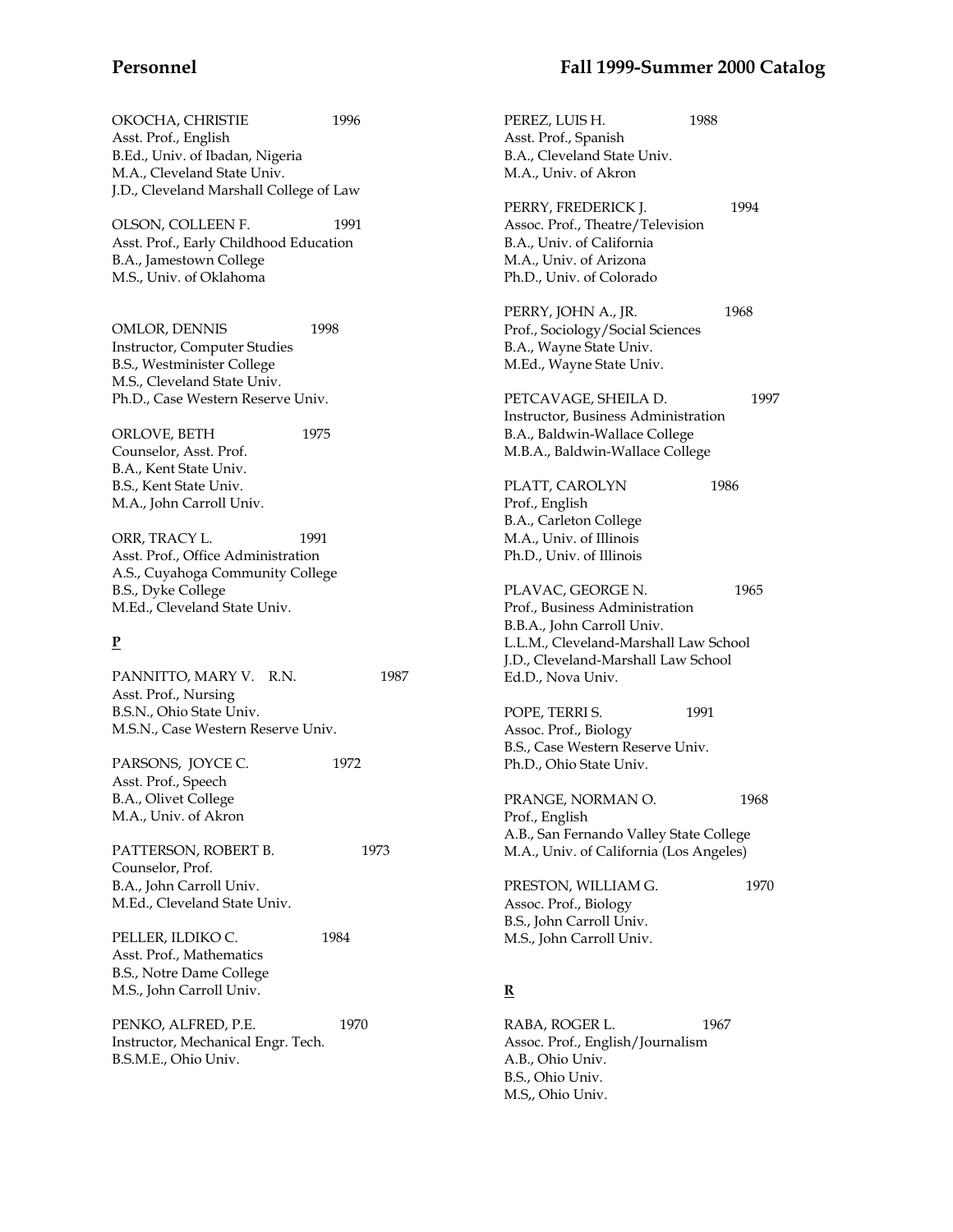| RAGAN, DAVID M.<br>Asst. Prof., Psychology<br>B.A., Univ. of Dayton<br>M.A., Bowling Green State Univ. | 1971 |      | RICHARDS, IRVING E.<br>Prof., Business Administration<br>B.S., Bowling Green State Univ.<br>M.B.A., Baldwin-Wallace College<br>Ph.D., Kent State Univ. | 1986 |
|--------------------------------------------------------------------------------------------------------|------|------|--------------------------------------------------------------------------------------------------------------------------------------------------------|------|
| RAIMER, EDWARD A.                                                                                      | 1967 |      |                                                                                                                                                        |      |
| Prof., English/Speech                                                                                  |      |      | RICHTER, WILLIAM H.                                                                                                                                    | 1972 |
| A.B., John Carroll Univ.                                                                               |      |      | Assoc. Prof., English                                                                                                                                  |      |
| M.A., John Carroll Univ.                                                                               |      |      | B.A., Oakland Univ.                                                                                                                                    |      |
| Ph.D., Kent State Univ.                                                                                |      |      | M.A., Univ. of Michigan                                                                                                                                |      |
| RAKOWSKY, CHRISTINE H.                                                                                 |      | 1966 | RINGLE, BARBARA A.                                                                                                                                     | 1982 |
| Prof., English                                                                                         |      |      | Asst. Prof., Dental Hygiene                                                                                                                            |      |
| B.A., Ursuline College                                                                                 |      |      | A.A.S., Ohio State Univ.                                                                                                                               |      |
| M.A., John Carroll Univ.                                                                               |      |      | B.S., Baldwin-Wallace College                                                                                                                          |      |
| Ph.D., Case Western Reserve Univ.                                                                      |      |      | M.Ed., Cleveland State Univ.                                                                                                                           |      |
| RAMSEY, DONNA MOORE, CMA-C                                                                             |      | 1977 | RITTMAN, MARK P.                                                                                                                                       | 1995 |
| Assoc. Prof., Medical Assisting/                                                                       |      |      | Asst. Prof., Psychology                                                                                                                                |      |
| Medical Laboratory Technology                                                                          |      |      | B.A., State Univ. of New York, Buffalo                                                                                                                 |      |
| B.S., Ohio Univ.                                                                                       |      |      | M.A., Kent State Univ.                                                                                                                                 |      |
| MT, Mercy Hospital                                                                                     |      |      | Ph.D., Kent State Univ.                                                                                                                                |      |
| M.Ed., Rutgers Univ.                                                                                   |      |      |                                                                                                                                                        |      |
| Ph.D., Kent State Univ.                                                                                |      |      | ROBERSON, PEGGY A.                                                                                                                                     | 1976 |
|                                                                                                        |      |      | Prof., Office Administration                                                                                                                           |      |
| RATENO, ROBERT A.                                                                                      | 1974 |      | B.S., Alabama State Univ.                                                                                                                              |      |
| Prof., Graphic Communications                                                                          |      |      | M.Ed., Alabama State Univ.                                                                                                                             |      |
| B.S.Ed., Kent State Univ.                                                                              |      |      |                                                                                                                                                        |      |
| M.Ed., Kent State Univ.                                                                                |      |      | <b>ROBINSON MILLICENT</b><br>Counselor, Asst. Prof.                                                                                                    | 1988 |
| REESE, ROY V.<br>1973                                                                                  |      |      | A.A., Cuyahoga Community College                                                                                                                       |      |
| Counselor, Asst. Prof.                                                                                 |      |      | B.A., Ursuline College                                                                                                                                 |      |
| A.A., Cuyahoga Community College                                                                       |      |      | M.A., John Carroll Univ.                                                                                                                               |      |
| B.A., Cleveland State Univ.                                                                            |      |      |                                                                                                                                                        |      |
| M. Ed., Cleveland State Univ.                                                                          |      |      | ROGERS KATHLEEN H.                                                                                                                                     | 1990 |
|                                                                                                        |      |      | Counselor/Assoc. Prof.                                                                                                                                 |      |
| REICHHELD, CHARLES A.                                                                                  |      | 1969 | B.A., Ashland College                                                                                                                                  |      |
| Prof., Business Administration                                                                         |      |      | M.A., John Carroll Univ.                                                                                                                               |      |
| A.B., Muskingum College                                                                                |      |      |                                                                                                                                                        |      |
| M.B.A., Michigan State Univ.                                                                           |      |      | ROKICKY, CATHERINE                                                                                                                                     | 1998 |
|                                                                                                        |      |      | Instructor, History                                                                                                                                    |      |
| 1994<br>RELYEA, AMY F.                                                                                 |      |      | B.A., Cleveland State Univ.                                                                                                                            |      |
| Asst. Prof., Mathematics                                                                               |      |      | M.A., Cleveland State Univ.                                                                                                                            |      |
| B.S., Miami Univ.<br>M.S., Miami Univ.                                                                 |      |      | Ph.D., Kent State Univ.                                                                                                                                |      |
|                                                                                                        |      |      | ROMAN, LAWRENCE A. C.P.A.                                                                                                                              | 1983 |
| REYNOLDS LEON W.                                                                                       | 1966 |      | Assoc. Prof., Accounting                                                                                                                               |      |
| Assoc. Prof., Chemistry                                                                                |      |      | B.B.A., Cleveland State Univ.                                                                                                                          |      |
| B.S., Indiana Institute of Technology                                                                  |      |      | M.B.A., Baldwin Wallace College                                                                                                                        |      |
| M.S., Montana State Univ.                                                                              |      |      |                                                                                                                                                        |      |
|                                                                                                        |      |      | ROSE, JOHN V.<br>1974                                                                                                                                  |      |
| RICE, KAY T.<br>1986                                                                                   |      |      | Counselor, Asst. Prof.                                                                                                                                 |      |
| Asst. Prof., Speech                                                                                    |      |      | B.S., Kent State Univ.                                                                                                                                 |      |
| B.A., Southern Nazarene Univ.                                                                          |      |      | M.Ed., Kent State Univ.                                                                                                                                |      |
| M.A., Univ. of Minnesota                                                                               |      |      |                                                                                                                                                        |      |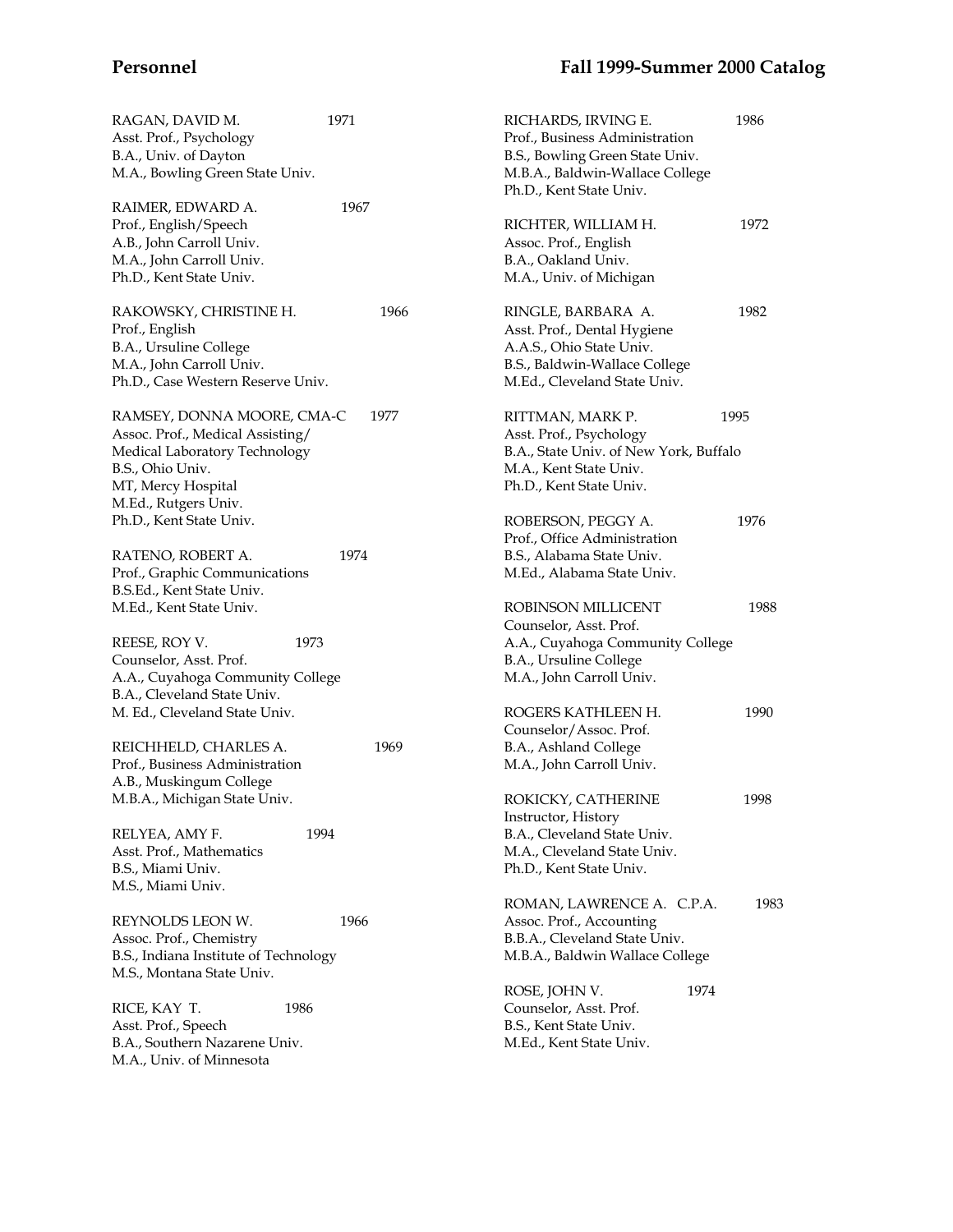# **S**

| SABOL, MARGARET J.<br>Asst. Prof., English<br>B.A., California State Univ. | 1994 |      | Instructor, Early Childhood Education<br>B.S., Bowling Green State Univ.<br>M.S., Miami Univ. |      |
|----------------------------------------------------------------------------|------|------|-----------------------------------------------------------------------------------------------|------|
| M.A., Cleveland State Univ.                                                |      |      |                                                                                               | 1991 |
|                                                                            |      |      | SCHULTE, REJEAN A.<br>Assoc. Prof., Early Childhood Education                                 |      |
|                                                                            |      |      |                                                                                               |      |
| SAFRAN, DAVID J.                                                           | 1985 |      | B.S., South Dakota State Univ.                                                                |      |
| Asst. Prof., Engineering Technology                                        |      |      | M.S., Iowa State Univ.                                                                        |      |
| B. S., Kent State Univ.                                                    |      |      | Ph.D., Univ. of Akron                                                                         |      |
| M.E., Kent State Univ.                                                     |      |      |                                                                                               |      |
|                                                                            |      |      | SCOTT, GARY S.                                                                                | 1988 |
| SALCO, RAYMOND A.                                                          | 1976 |      | Asst. Prof., Music                                                                            |      |
| Asst. Prof., Real Estate                                                   |      |      | B.A., Univ. of Tulsa                                                                          |      |
| B.S., Ohio State Univ.                                                     |      |      | M.M., Univ. of Tulsa                                                                          |      |
| M.B.A., Univ. of Utah                                                      |      |      |                                                                                               |      |
| J.D., Capital Law School                                                   |      |      | SEBESY, JANET M.                                                                              | 1990 |
|                                                                            |      |      | Asst. Prof., Office Administration                                                            |      |
| SALEM, DOROTHY C.                                                          | 1974 |      | B.S., Kent State Univ.                                                                        |      |
| Prof., History/Sociology                                                   |      |      | M.Ed., Kent State Univ.                                                                       |      |
| B.A., Cleveland State Univ.                                                |      |      |                                                                                               |      |
| M.A., Cleveland State Univ.                                                |      |      | SHAFER, DENNIS D.                                                                             | 1986 |
| Ph.D., Kent State Univ.                                                    |      |      | Asst. Prof., Computer Studies                                                                 |      |
|                                                                            |      |      | A.A., Cuyahoga Community College                                                              |      |
| SANJIVMURTHY, P.T.                                                         | 1975 |      | B.S., Ashland College                                                                         |      |
| Prof., Mathematics                                                         |      |      | M.A., Cleveland State Univ.                                                                   |      |
| B.S., Univ. of Mysore, India                                               |      |      |                                                                                               |      |
| M.S., Univ. of Mysore, India                                               |      |      | SHAPIRO, RICHARD W.                                                                           | 19   |
| M.S., Univ. of Saskatchewan                                                |      |      | Assoc. Prof., Business Administration                                                         |      |
| Ph.D., Case Western Reserve Univ.                                          |      |      | B.S., Univ. of Pittsburgh                                                                     |      |
|                                                                            |      |      | M.B.A., Univ. of Pittsburgh                                                                   |      |
| SASAKI, RAYMOND A.                                                         | 1974 |      |                                                                                               |      |
| Asst. Prof., Health Education                                              |      |      | SHRIMPLIN, DON N.                                                                             | 1971 |
| A.A., Northeastern Junior College                                          |      |      | Counselor, Assoc. Prof.                                                                       |      |
| B.A., Colorado State College                                               |      |      | B.A., Muskingum College                                                                       |      |
| M.A., Univ. of Northern Colorado                                           |      |      | M.Ed., Pennsylvania State Univ.                                                               |      |
|                                                                            |      |      |                                                                                               |      |
| SASALA, STEPHEN R.                                                         | 1970 |      | SHRIVER, DAVID P.                                                                             | 1966 |
| Assoc. Prof., Speech Communication                                         |      |      | Prof., History                                                                                |      |
| B.S., Bowling Green State Univ.                                            |      |      | B.A., The College of Wooster                                                                  |      |
| M.A., Bowling Green State Univ.                                            |      |      | M.A., Western Reserve Univ.                                                                   |      |
|                                                                            |      |      | Ph.D., Case Western Reserve Univ.                                                             |      |
| SAVAGE-BLANCHARD, ELAINE                                                   |      | 1981 |                                                                                               |      |
| Counselor/Asst. Prof.                                                      |      |      | SIDLEY, SUSAN M.                                                                              | 1997 |
| A.A., Cuyahoga Community College                                           |      |      | Instructor, English                                                                           |      |
| B.A., Defiance College                                                     |      |      | B.A., Cleveland State Univ.                                                                   |      |
| M.A., John Carroll Univ.                                                   |      |      | M.A., Cleveland State Univ.                                                                   |      |
|                                                                            |      |      |                                                                                               |      |
| SCALONE, JANIS G.                                                          | 1994 |      | SIEGEL, DEBRA L.                                                                              | 1991 |
| Asst. Prof., English/ESL                                                   |      |      | Asst. Prof., Nursing                                                                          |      |
| B.A., Penn State Univ.                                                     |      |      | B.S.N., Univ. of Cincinnati                                                                   |      |
| B.S., Slippery Rock Univ.                                                  |      |      | M.S.N., Univ. of Minnesota                                                                    |      |
| M.Ed., Univ. of Pittsburgh                                                 |      |      |                                                                                               |      |

# **Personnel Fall 1999-Summer 2000 Catalog**

1991

1966

1971

SCAVUZZO, DEBRA 1996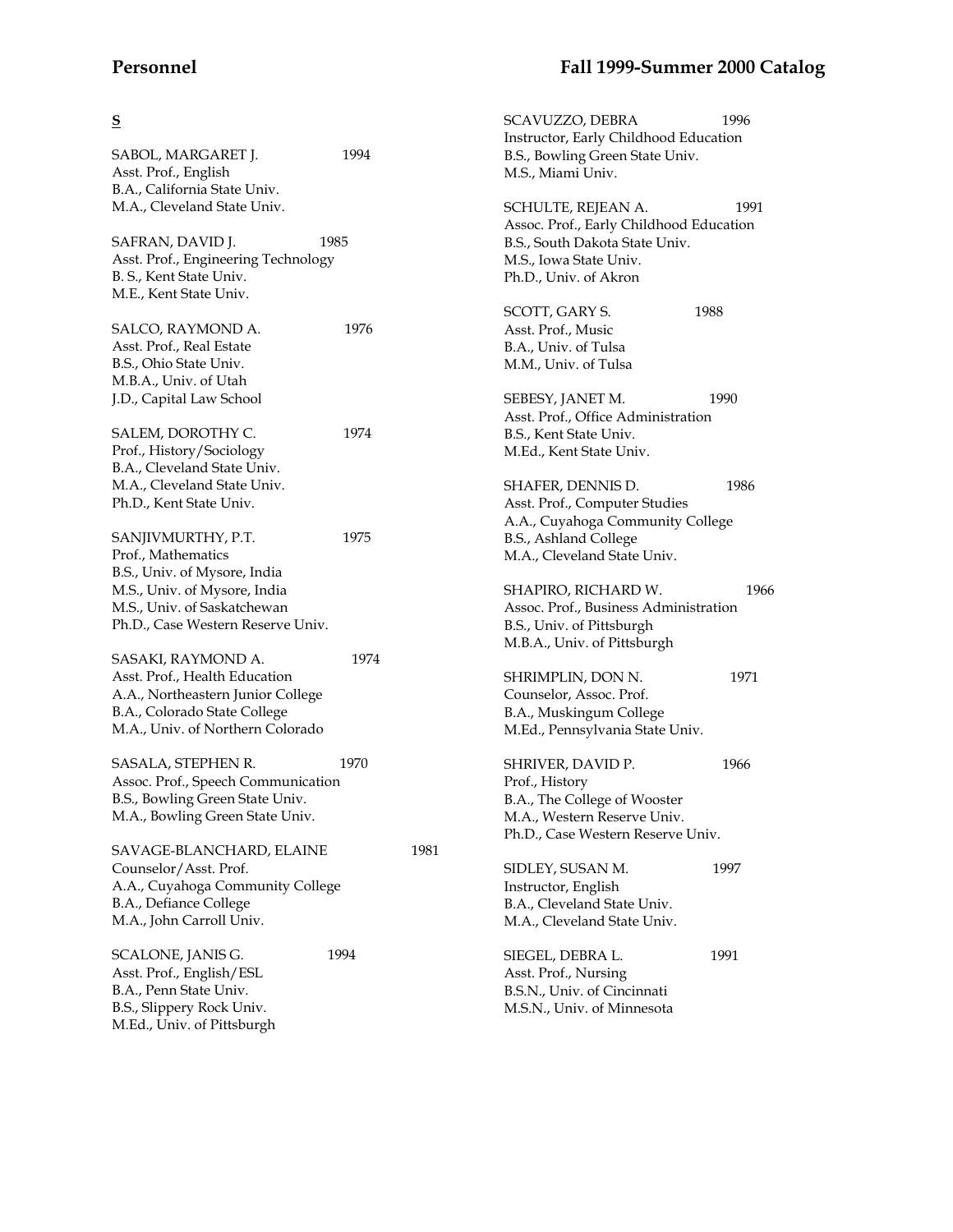SILGALIS, EUGENE M. 1973 Prof., Elec./Elect. Engr. Tech. B.E.S., Johns Hopkins Univ. M.S., Case Western Reserve Univ. Ph.D., Univ. of Akron

SILK, MICHAEL 1986 Asst. Prof., Computer Studies A.A.B., Cuyahoga Community College B.A., Mount Union College M.A., Case Western Reserve Univ.

SILON, RUTH A. 1978 Assoc. Prof., English B.S.Ed., Ohio Univ. M.Ed., Cleveland State Univ.

SIMS, BRENDA A. 1989 Asst. Prof., Office Administration B.S., Univ. of Hartford M.Ed., Univ. of Hartford

SKOWRON, JANE 1975 Asst. Prof., Physical Education B.S., Baldwin-Wallace College M.S., Univ. of Akron

SMITH, DEBORAH 1993 Asst. Prof., Biology A.B., Malone College Ph.D., Cleveland State Univ.

SNYDER, DANA R. 1975 Assoc. Prof., Theatre/Dance B.A., Eckerd College M.A., Univ. of Akron

SOTO, MELISSA M. 1998 Instructor, History B.A., Univ. of California-Irvine M.A., Univ. of Wisconsin-Madison

SPATZ, BARBARA A. (1985) Assoc. Prof., Physical Education B.S., Bowling Green State Univ. M.A., Baldwin-Wallace College

SPENCER, JAMES C. 1971 Prof., Philosophy/Art B.A., California State Univ. M.A., State Univ. of New York at Buffalo Ph.D., State Univ. of New York at Buffalo

## **Personnel Fall 1999-Summer 2000 Catalog**

SPERO, SAMUEL W. 1966 Prof., Mathematics B.S., Case Institute of Technology M.S., Case Institute of Technology Ph.D., Kent State Univ. SPETICH, JOAN M. 1994 Asst. Prof., Mathematics B.A., Otterbein College M.S., Univ. of Akron STACHOWSKI, KENNETH P. 1982 Assoc. Prof., Law Enforcement A.S., Cuyahoga Community College B.S., Univ. of Akron M.P.A., Cleveland State Univ. STACKELBERG, CORA S. 1976 Assoc. Prof., Mathematics B.S., Massachusetts Institute of Tech. M.A.T., Duke Univ. M.S., Kent State Univ. STAGLIANO, RICHARD A. 1970 Prof., Chemistry/Biology A.A.S., Mohawk Valley Comm. College B.S., Western Kentucky Univ. M.S., Syracuse Univ. Ph.D., Univ. of Akron STAKES, DAMON W. 1970 Assoc. Prof., History/Political Science B.S., Ohio Univ. M.A., Ohio Univ. M.A., Kent State Univ. STOCKER, KIRA J. 1997 Instructor, Music B.M., Ohio Univ. M.M., Ohio Univ. STONE, MICHAEL I. 1971 Asst. Prof., Theatre/Fine Arts B.A., Kent State Univ. M.A.T., Kent State Univ. STUDER, PATRICIA L., R.N. 1976 Asst. Prof., Emergency Medical Tech. B.S., Cleveland State Univ. STURIK, ROBIN, J. C.C.P. 1980 Asst. Prof., Computer Studies B.A., Cleveland State Univ. M.Ed., Cleveland State Univ.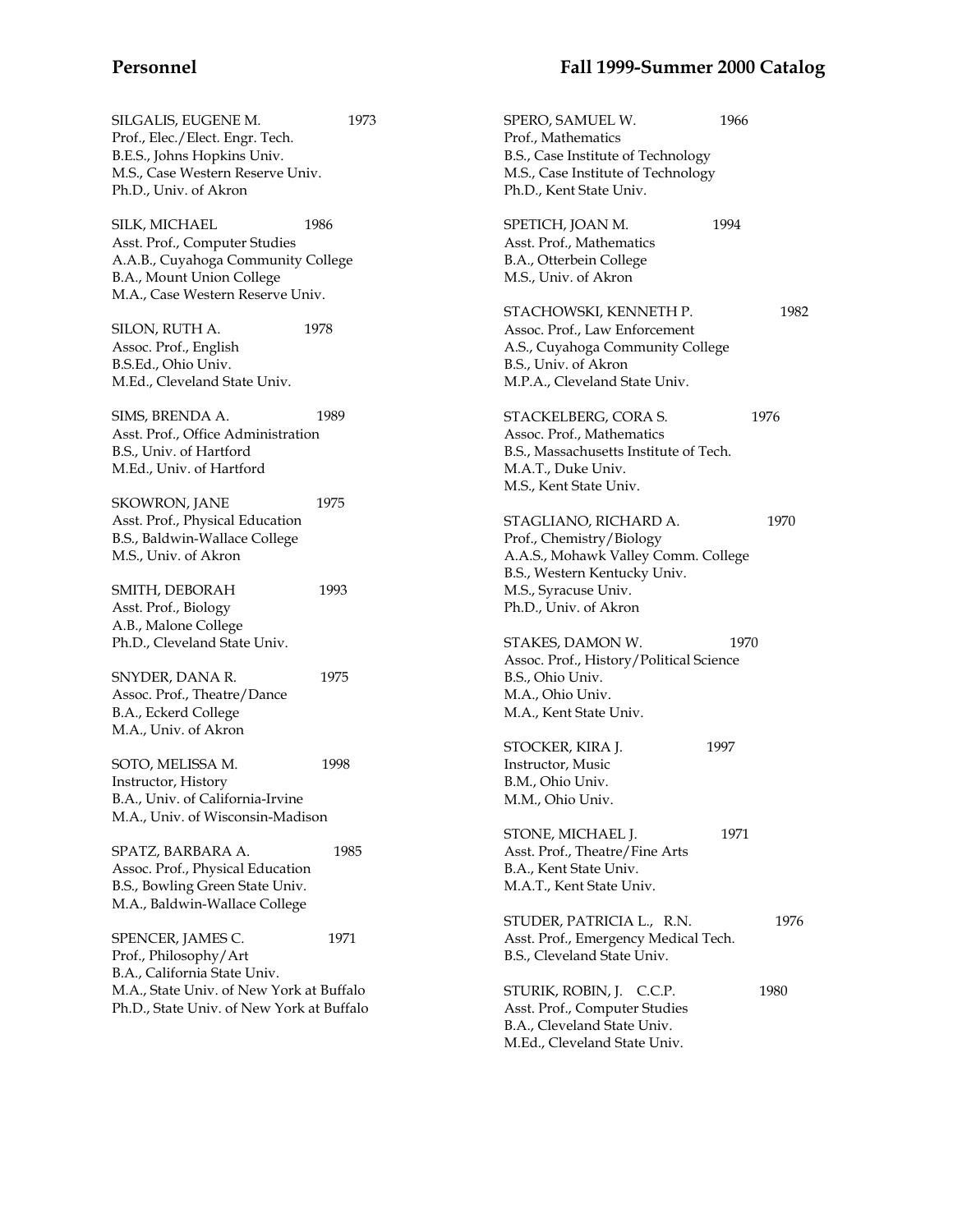| SURACE, PETER C.<br>Prof., English             | 1972 |      | $\underline{\mathtt{U}}$             |      |
|------------------------------------------------|------|------|--------------------------------------|------|
| A.A., Cuyahoga Community College               |      |      | URVAN, ROXANNE M.                    | 1977 |
| B.A., Kent State Univ.                         |      |      | Prof., Radiologic Technology         |      |
| M.A., Kent State Univ.                         |      |      | Cleveland Clinic, A.A.R.T. (R)       |      |
| Ph.D., Case Western Reserve Univ.              |      |      | B.A., Wittenberg Univ.               |      |
|                                                |      |      | M.S., Case Western Reserve Univ.     |      |
| SWEENEY, PATRICIA M.<br>Counselor, Asst. Prof. | 1987 |      |                                      |      |
| B.A., Cleveland State Univ.                    |      |      | $\overline{\mathbf{V}}$              |      |
| M.Ed., Cleveland State Univ.                   |      |      |                                      |      |
|                                                |      |      | VACHA, TERRANCE H.                   | 1967 |
| SZUCS, STEPHEN L.                              | 1996 |      | Assoc. Prof., Physics/Mathematics    |      |
| Instructor, Automotive Technology              |      |      | B.S., Univ. of Dayton                |      |
| A.S., Cuyahoga Community College               |      |      | M.A., College of William and Mary    |      |
|                                                |      |      | VANDERKOOI, VERNA F.                 | 1988 |
| $\mathbf T$                                    |      |      | Asst. Prof., Earth Science/Geology   |      |
|                                                |      |      | B.A., Central College                |      |
| TAYLOR, BARBARA A.                             | 1983 |      | M.S., Univ. of Iowa                  |      |
| Counselor, Assoc. Prof.                        |      |      | M.S., Univ. of Akron                 |      |
| B.A., Cleveland State Univ.                    |      |      |                                      |      |
| M.Ed., Kent State Univ.                        |      |      | VAN RAAPHORST, DONNA                 | 1970 |
|                                                |      |      | Prof., History                       |      |
| TAYLOR, KAREN L.                               | 1977 |      | B.S., Eastern Michigan Univ.         |      |
| Asst. Prof., Interior Design                   |      |      | M.A., Eastern Michigan Univ.         |      |
| B.S., Kent State Univ.                         |      |      | Ph.D., Kent State Univ.              |      |
| THORNTON, BEVERLY A.                           | 1988 |      | VAN TYNE, BERNICE                    | 1971 |
| Asst. Prof., English                           |      |      | Assoc., Prof., English               |      |
| B.A., John Carroll Univ.                       |      |      | B.S., Kent State Univ.               |      |
| M.A., John Carroll Univ.                       |      |      | M.A., Kent State Univ.               |      |
|                                                |      |      |                                      |      |
| TOLLIVER, GLORIA D.<br>Asst. Prof., Nursing    | 1993 |      | VAUGHN, CAROLYN, ACSW, LISW<br>1984  |      |
| A.A., Cuyahoga Community College               |      |      | Asst. Prof., Human Services          |      |
| B.S., Kent State Univ.                         |      |      | B.A., Southern Illinois Univ.        |      |
| M.S., Case Western Reserve Univ.               |      |      | M.S.S.A., Case Western Reserve Univ. |      |
| TOMASHEFSKI, CATHERINE M.                      |      | 1991 | VAUGHN, SUSAN J.                     | 1996 |
| Asst. Prof., Nursing                           |      |      | Asst. Professor, Computer Studies    |      |
| A.A., Cuyahoga Community College               |      |      | B.A., College of Wooster             |      |
| M.S.N., Case Western Reserve Univ.             |      |      | M.C.I.S., Cleveland State Univ.      |      |
|                                                |      |      |                                      |      |
| TOTH, CAROL G.                                 | 1968 |      | VOGEL, ALAN<br>1973                  |      |
| Librarian, Instructor                          |      |      | Asst. Prof., Business Adm/Accounting |      |
| A.B., Ohio Univ.                               |      |      | B.S., Univ. of Akron                 |      |
|                                                |      |      | M.B.A., Kent State Univ.             |      |
| TRYK, JULIA O.                                 | 1991 |      |                                      |      |
| Assoc. Prof., Paralegal Studies                |      |      | VORELL, VICKI S., C.P.A.             | 1983 |
| B.U.S., Univ. of New Mexico                    |      |      | Asst. Prof., Accounting              |      |
| J.D., Univ. of New Mexico                      |      |      | B.S., Dyke College                   |      |
|                                                |      |      | M.A.F.I.S., Cleveland State Univ.    |      |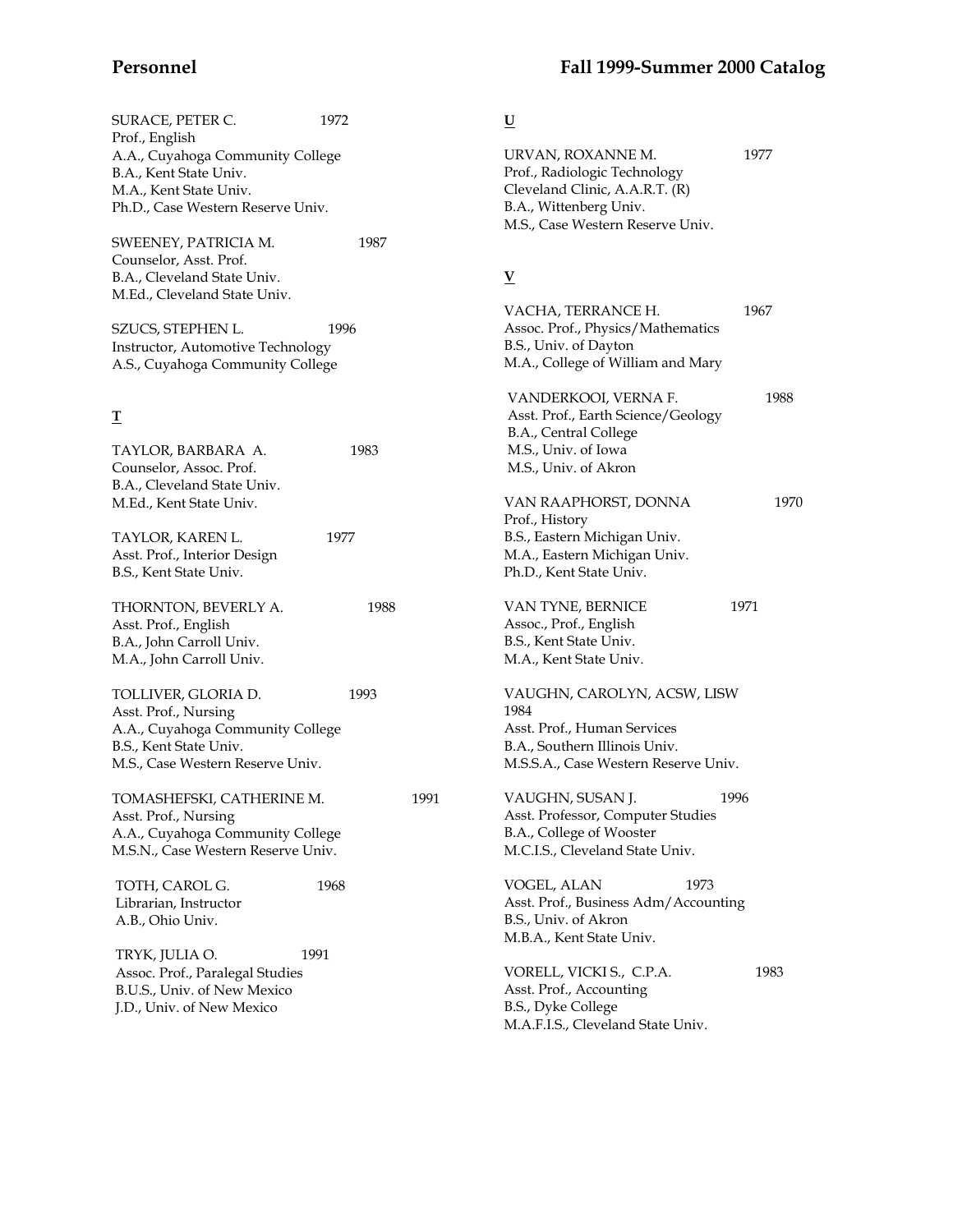| × |  |
|---|--|

| WAITE, ALFRED C.<br>Prof., Physical Education<br>B.S., Ohio Northern Univ.<br>M.S., West Virginia Univ.<br>Ph.D., Nova Univ.                               | 1970 |      |
|------------------------------------------------------------------------------------------------------------------------------------------------------------|------|------|
| WALKER, EARL L.<br>Asst. Prof., Physical Therapy Asst.<br>B.S., Medical College of Virginia<br>B.S.N., Case Western Reserve Univ.<br>M.S., Virginia Common | 1976 |      |
| WALKER-KNAUER, ELIZABETH<br>Asst. Prof., Early Childhood Education<br>B.S., Univ. of Cincinnati<br>M.Ed., Univ. of Cincinnati                              |      | 1995 |
| WALTON, DOTTIE D.<br>Instructor, Mathematics<br>B.S., East Tennessee State Univ.<br>M.S., Middle Tennessee State Univ.                                     | 1996 |      |
| WALTON, JOHN R.<br>Prof., Mathematics<br>B.S., California State Univ. (Pa.)<br>M.A., Cleveland State Univ.<br>M.Ed., Cleveland State Univ.                 | 1978 |      |
| WALTZER, GARIE W.<br>Assoc. Prof., Graphic Communications<br>B.F.A., State Univ. of New York at Buffalo<br>M.F.A., State Univ. of New York at Buffalo      | 1973 |      |
| WASHINGTON, KENNETH J.<br>Asst. Prof., Mathematics<br>B.S., Univ. of Florida<br>M.A., Univ. of Florida                                                     |      | 1995 |
| WEBER, DONNA J.<br>Counselor, Asst. Prof.<br>A.A., Cuyahoga Community College<br>A.B., Ohio Univ.<br>M.Ed., Kent State Univ.                               | 1986 |      |
| WEBSTER, JAMES E.<br>Asst. Prof., English<br>A.B., John Carroll Univ.<br>M.A., Case Western Reserve Univ.                                                  | 1970 |      |
| WEINER, RONALD<br>Prof., History<br>B.A., Univ. of the Americas<br>M.A., Northern Illinois Univ.<br>Ph.D., Kent State Univ.                                | 1965 |      |

| WEINSTEIN, PHYLLIS G.<br>Prof., Speech Communication<br>B.A., Western Reserve Univ.<br>M.A., Univ. of Akron<br>Ph.D., Kent State Univ. | 1977 |
|----------------------------------------------------------------------------------------------------------------------------------------|------|
| WHEELER, DONALD A.<br>Assoc. Prof., Biology<br>B.S., Harding College<br>M.S., Southern Illinois Univ.                                  | 1972 |
| WHEELER, MARY JANE<br>Asst. Prof., Biology<br>B.S., Baldwin-Wallace College<br>M.S., Cleveland State Univ.                             | 1968 |
| WHITE, DOLORES<br>Asst. Prof., Music<br>B.A., Oberlin College<br>M.A., Cleveland Institute of Music/<br>Case Western Reserve Univ.     | 1982 |
| WIGOD, SHELDON W.<br>Asst. Prof., English<br>B. A., Univ. of Michigan<br>M.A., Wayne State Univ.<br>Ph.D., Wayne State Univ.           | 1988 |
| WILLIAMS-WEST, IRIS<br>Counselor, Assoc. Prof.<br>B.A., Johnson C. Smith Univ.<br>M.Ed., Kent State Univ.                              | 1970 |
| WILLIAMSON, GAYLE F.<br>Asst. Prof., English<br>B.A., Adrian College<br>M.F.A., Bowling Green State Univ.                              | 1994 |
| WILSON, JAMES L.<br>Asst. Prof., Plant Science Technology<br>B.S., Ohio State Univ.<br>M.S., Ohio State Univ.                          | 1991 |
| WILSON, KENNETH E.<br>Asst. Prof., English<br>B.S., Slippery Rock Univ.<br>M.A., Slippery Rock Univ.                                   | 1994 |
| <u>z</u>                                                                                                                               |      |
| ZAMAN. NAEEM                                                                                                                           | 1996 |

ZAMAN, NAEEM 1996 Asst. Prof., Computer Studies B.S., Emporia State Univ. M.S., Moorhead State Univ. M.S., Oregon State Univ.